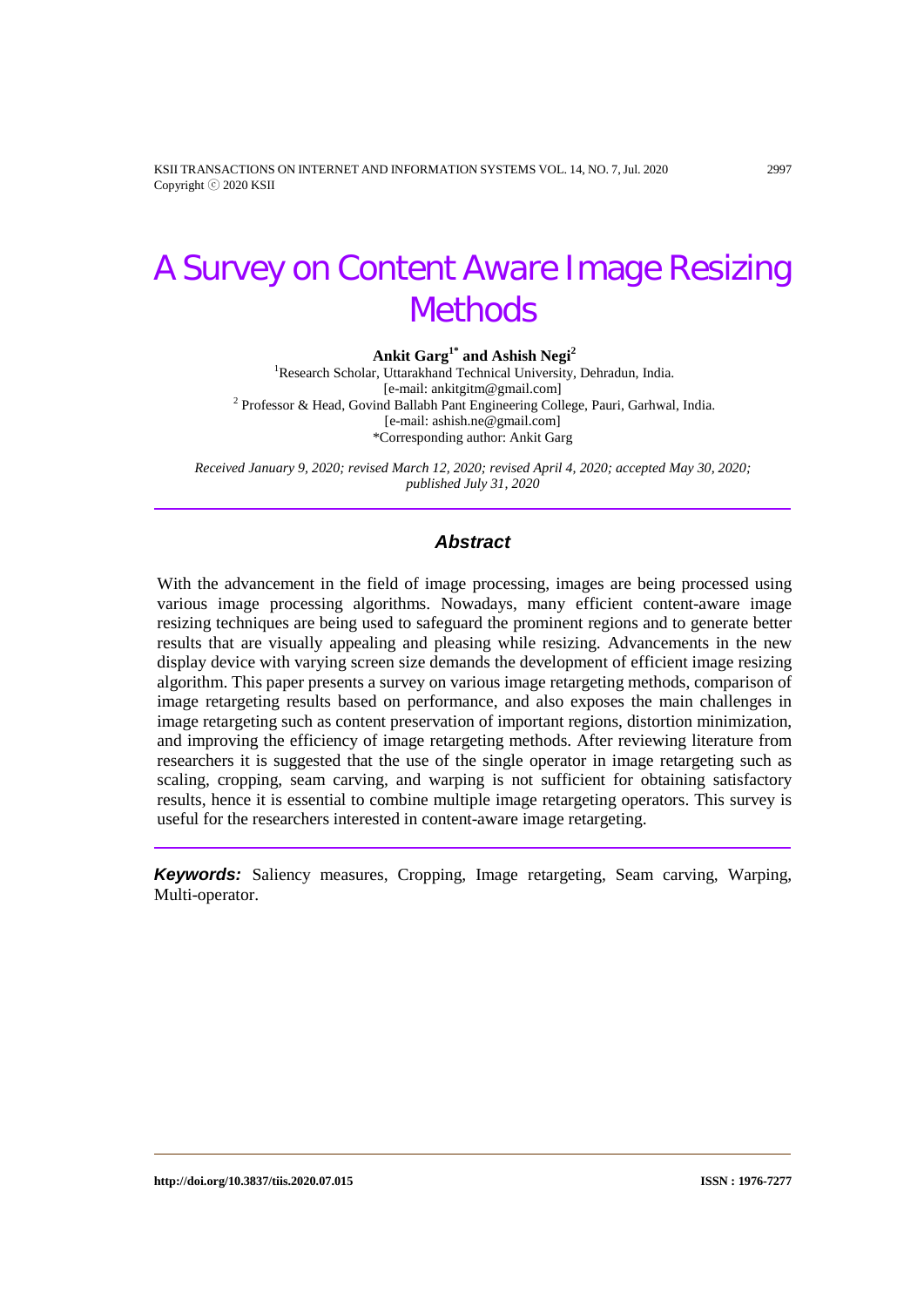# **1. Introduction**

**N**owadays multimedia contents such as images and videos available on the internet are growing day by day. Various display devices having different resolution and aspect ratio are used to access multimedia contents. To fit the images on varying screen size efficient image resizing algorithms are required that can preserve important image contents. To achieve image retargeting two traditional image retargeting operators are used: uniform scaling and cropping. Due to some drawbacks in these operators some advanced and efficient methods are required to be developed. Resizing of the image with the help of a scaling operator produces image distortion if the value of scaling factors is too large or too small. On the other hand, the cropping operator produces information loss during image resizing. Avidan et al. [1] suggested a simple image retargeting operator i.e. seam carving that can be used for a variety of image manipulations such as aspect ratio change, image retargeting, content amplification and object removal. A data structure for multi-size images had been defined to support continuous resizing ability in real-time. The content-aware image resizing methods comprises of 2 main steps: (1) computation of saliency map which measures important regions, (2) Images resizing operation which use image resizing operator. This paper introduces various methods of saliency measures and operators of image resizing. Image retargeting algorithms preserve important regions of the image hence estimation of the location of salient regions present in the image is an important part. Pixels, regions which belong to salient object contains low and high-level features which attract human visual attention and must be preserved in image retargeting operation.

Dynamic programming and graph cut techniques are widely used in various image retargeting operators. To solve the defined energy minimization problem seam carving technique comprises the concept of dynamic programming. In the seam carving technique, dynamic programming is used to find the optimal seams, which are the path of pixels with low energy in both horizontal and vertical directions. Using graph cut technique energy minimization problem can be solved by computing, the maximum flow in a graph. In real-time processing of the images, the overall performance of image retargeting operation depends upon the selection of best image retargeting operators, optimization techniques, and saliency map generation techniques. The computational complexity of retargeting operators is also dependent upon the number of parameters. Images having low-level features require low computation time and are suitable for real-time processing, but high computational efforts are required to process the saliency map which contains complex features. Hence it is concluded that image retargeting operation requires high computational efforts as image and its saliency map contain low-level and complex features.

The strategy behind selecting different papers for this review was simply based on three factors such as keywords, timeline, and relevancy. Certain important keywords for segregating the important papers were selected and searched online from the huge amount of available databases. Some of these keywords include visual saliency, saliency detection, visual attention models, content-aware image retargeting, region of interest (ROI), seam carving, warping, scaling, cropping, and multiop, etc. A total of 97 available literature from the year 2003 to 2019 have been selected and summarized in this survey as different content-aware image retargeting techniques and visual saliency models were optimized and enhanced in this duration. Saliency detection and its estimation is the fundamental step of image retargeting algorithm.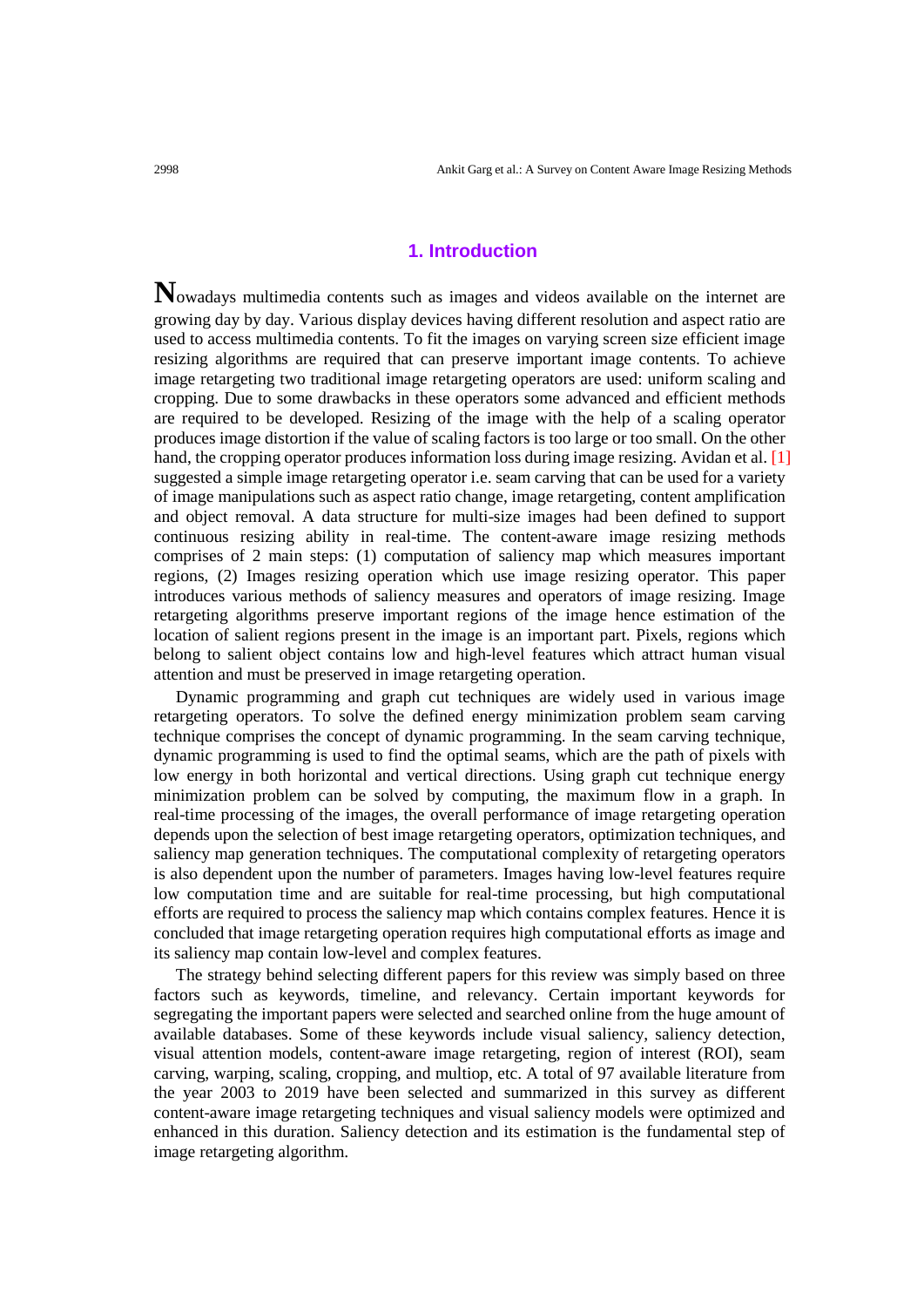This survey paper starts by reviewing the problems and various improvements in the field of visual saliency detection and its estimation and hence presents a review on year-wise improvements in different methodologies of image retargeting techniques. This survey does not intend to cover every single published paper in the area of content-aware image retargeting, however, provides a comprehensive view of the approaches by sorting them into groups of similar techniques. The table given below shows the year-wise selection of the literature to complete this survey paper. This survey will be useful to researchers and practitioners interested in image retargeting.

| S.No. | Category                         | Year      | Count of Papers |
|-------|----------------------------------|-----------|-----------------|
|       | <b>Visual Saliency Detection</b> | 1998-2019 | 30              |
|       | Cropping                         | 2003-2019 | 16              |
|       | Scaling                          | 2008-2012 |                 |
|       | Seam Carving                     | 2007-2019 | 23              |
|       | Warp                             | 2008-2017 |                 |
|       | Multioperator                    | 2009-2019 |                 |

In this paper, section 1 provides an introduction to image retargeting and its usefulness in computer vision. Sections 2 explains visual attention analysis and saliency map measures, top-down and bottom-up saliency detection models, and presents a survey on saliency map detection and estimation algorithms. Section 3 presents a brief explanation of various image retargeting operators. Section 4 presents discussion and conclusions.

# **2. Visual Attention Analysis and Saliency Measure**

The fundamental step of image resizing algorithms is the estimation of the saliency map of the input image. Pixels, regions which belong to salient object contains low and high-level features which attract human visual attention and must be preserved in image retargeting operation. Features that come under low-level categories are gradient energy, image frequencies, contrast, or color features. Features that belong to the second category i.e. high-level features are faces, people, or objects.

A saliency map of the image can be produced by considering low and high-level features present in the image. Intensity variation can be computed from the pixel to its neighborhood in the horizontal and vertical directions. Due to less complexity and low computation time this function is used widely. To identify pixels that move differently optical flow or motion vectors are analyzed to create a temporal saliency map. Importance maps that combine motion, image depth saliency is used specifically for stereoscopic video. For saliency estimation, the bottom-up approach utilizes intensities of pixels, the direction of edges, and the color of pixels which are low-level features present in the image. Top-down methods utilize semantic information available in the image, like the place of salient objects (e.g., text, bodies, faces), symmetries. For better results of image retargeting, both approaches of saliency estimation can be combined. Three categories of the bottom-up model are (1) attention point prediction, (2) salient region detection, and (3) salient object detection. According to literature,contrast-based classification is accepted widely in the field of saliency detection as it leads to visual attention based on low-level features that are frequently used to compute contrasts. The three categories of the bottom-up model are given below.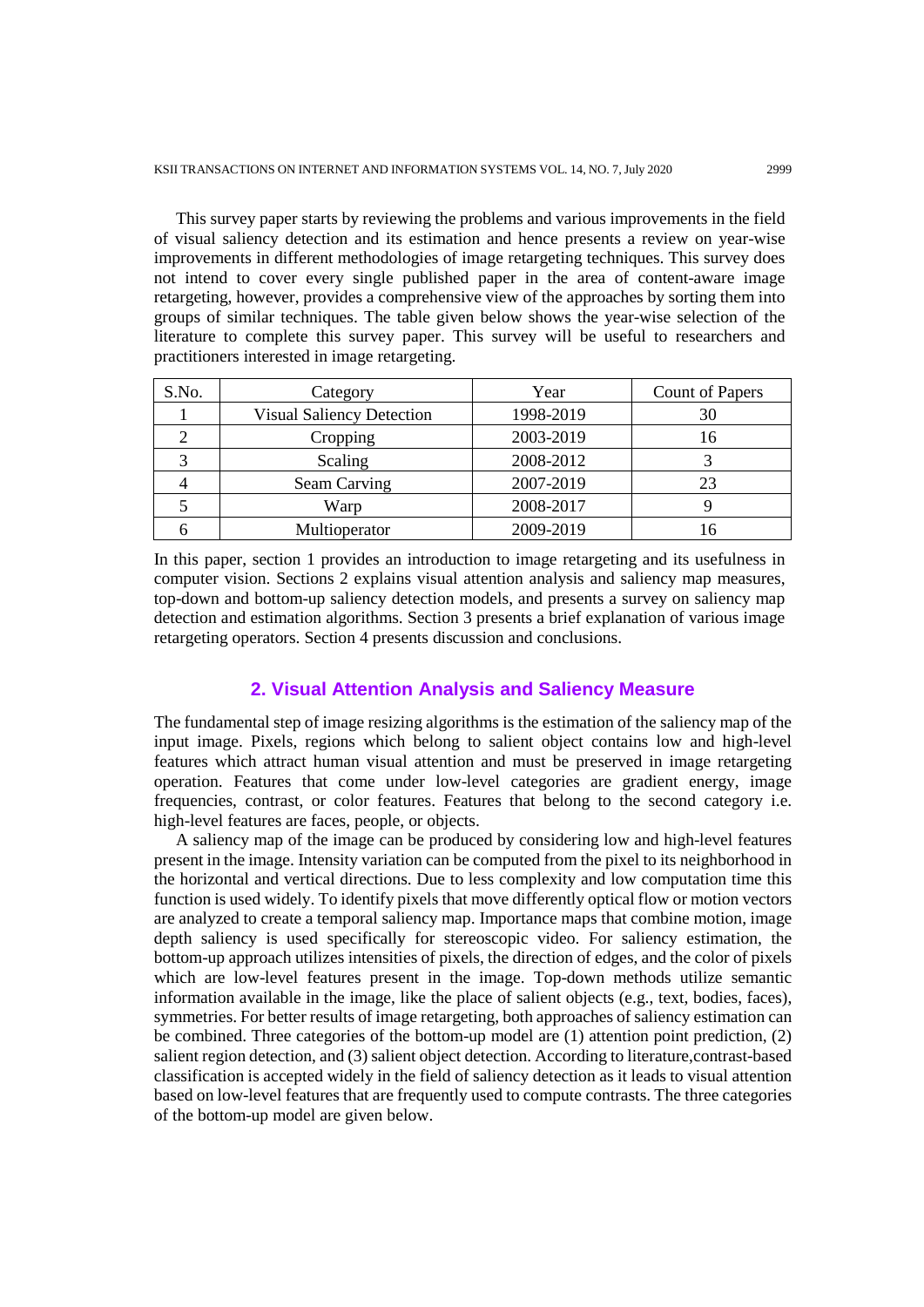## **2.1 Attention Point Prediction**

As the movement of the eye provides important information, hence attention models can be validated based on human observation through the movement of the eye. This important information can be extracted through visual search, reading, searching, and scene perception. Visual information that is collected from a visual attention point can reduce the processing complexity if the selection process of visual information is efficient and advanced. The attention point can be predicted accurately by referring to the structure of the human eye. An area of the human eye that is called visual nerve cells perceives the visual information.

The different eye terminologies such as the macular area, retina, central fovea, etc. play a vital role in the visual information perception by any human. This perception greatly depends on the dynamic selectivity of the surrounding sensing environment. Sometimes these dynamic samples work as a procedure of the visual attention point transfer. A huge amount of such image information can be controlled largely by human vision. The above points explain the biological basis of attention point prediction. The major basis of attention prediction models in the early stages was mostly concentrated on eye movement prediction and human visual attention. Itti et al. [3] in their study explained the basis of subsequent saliency detection models by simulating the sequences of visual attention points.

# **2.2 Salient Region Detection**

Several models have now been developed to recognize salient regions. For identifying such regions contrast plays a significant role. All bottom-up models can be categorized based on prior foreground and background.

## **2.2.1 Detection of the Important Region Based on Local Contrast**

Contrast can be represented by the variation in the brightness and color of the object with other objects within the same field of view. In local contrast detection, subsets of pixels in the object are compared with adjacent subsets of pixels present in other objects. The saliency value is the distance between features. As edges are highly noticeable to the human eye. The available saliency detection algorithm can produce high saliency value for edges.

# **2.2.2 Detection of the Important Region Based on Global Contrast**

Models based on global contrast compare all regions within the entire image. The following are some advantages of important region detection which is based on the global contrast. (1) To produce high saliency in global contrast detection the flaws coming from local contrast detection can be compensated in the contour position. (2) To highlight the salient regions saliency values are distributed in similar regions. If the background of the image is too complex and the salient region present in the image is large, then it can be possible that rather than highlighting the salient area global contrast-detection highlights background.

# **2.2.3 A Prior Foreground and Prior Background**

Various existing aprior foreground models directly calculate salient objects based on scarcity, singularity, and uniqueness of visual information. Some aprior foreground models focus on acquiring high edge values for an image and ignore the low values at the inner of an object. Wei et al. [2] proposed first aprior background model. The objective of this model is to extract background according to aprior information and evaluate the difference of all pixels at backgrounds.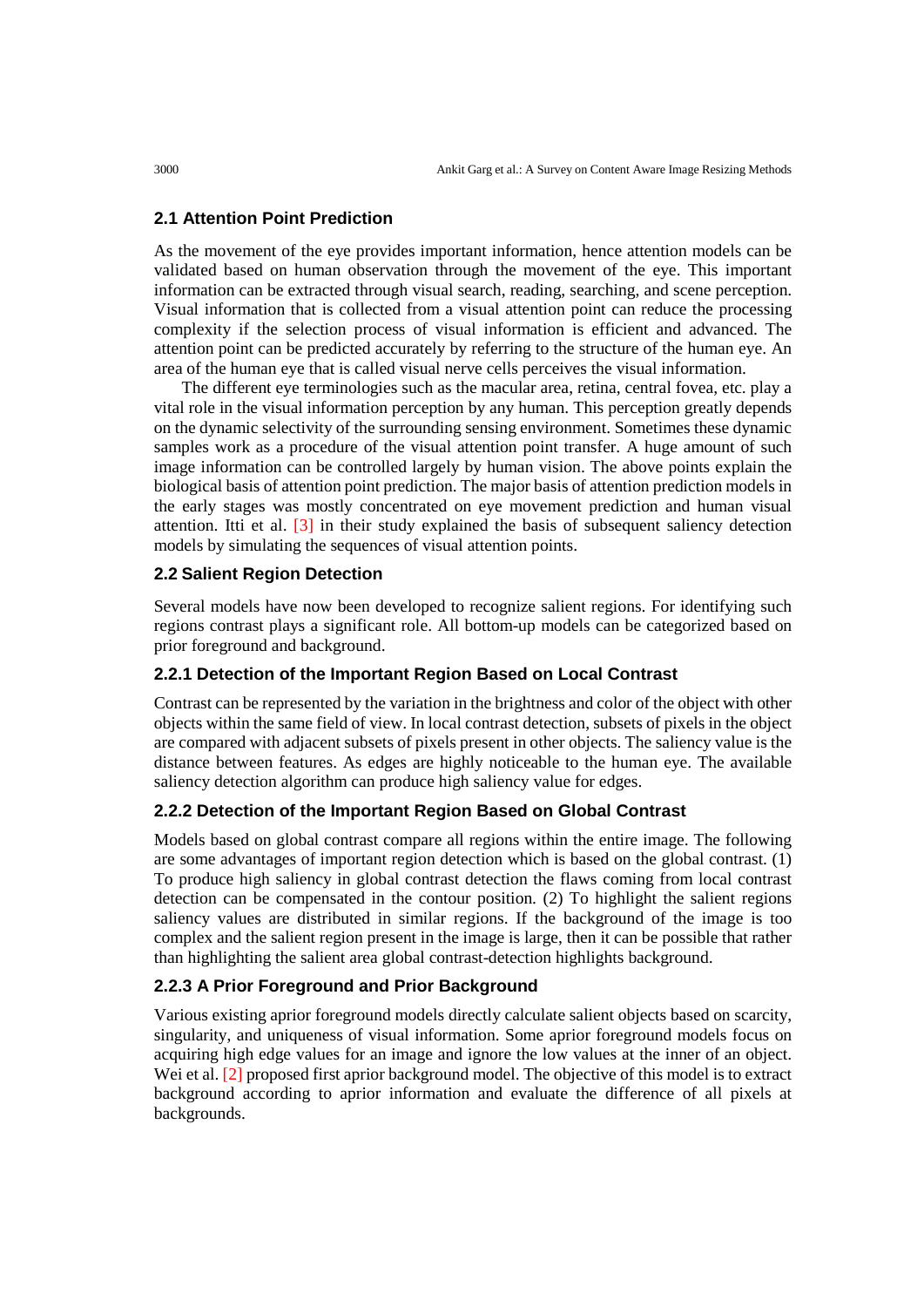# **2.2.4 Learning Algorithm**

Intensities of pixels, the direction of edges, and the color of pixels which are the low-level features can be utilized by a bottom-up approach. Top-down methods utilize semantic information available in the image, like the place of salient objects (e.g., text, bodies, and faces), symmetries, and structures. For better results of image retargeting, both approaches of saliency estimation can be combined. In recent years, due to the ability to extract the high semantic information Convolutional Neural Network (CNN) fascinate much attention and it has shown satisfactory results.

#### **2.3 Salient Object Detection**

Researchers showed that contrasts fascinates human visual attention, and to calculate the contrast of image low-level features are normally used. Various bottom-up models suggested by researches depend on several prior knowledge.

Itti et al. [3] suggested an approach that was motivated by the human visual system to compute bottom-up saliency by focusing on low-level features. A pyramid technology was employed to estimate three saliency maps for each low-level feature such as texture, direction, and intensity. Estimated feature maps are further combined to generate a single saliency map. After some iteration salient regions converged to a few key points. To compute saliency in the image Stentiford [4] suggested a method that is based on variations between neighboring pixels present in the image. The method suggested by him results from the larger and smoother salient region, and it is more suitable than Itti's method.

To analyze contrast Ma et al. [5] suggested a heuristic-based method that is effective than the method proposed by Itti. Ma and Guo [6] suggested a method in which firstly the image is segmented based on color and texture using the fuzzy k-means clustering method, and then saliency is computed based on relative locations and area of the regions, entropy concerning the source image. Setlur et al. [7] suggested a method to segment the image using mean-shift image segmentation. Histogram intersection is used to measure the color similarity between regions. Harel et al. [8] suggested a bottom-up graph-based visual saliency model. In the first step of proposed model activation maps on the feature, channels are formed. The activation map is further normalized to highlight conspicuity and confesses mixture with other maps. Santella et al. [9] suggested a method for cropping photographs in which eye tracking is used to find out locations of high-saliency areas present in the image. Gal et al. [10] and Golub [11] proposed a method in which point of interest are measured manually. In papers [12, 7, 13] it is mentioned that to avoid unsatisfactory results from automatic algorithms importance map of the image could be specified manually. Liu et al. [14] proposed a method to segment image into regions. For each region of the image, saliencies are assigned by considering the size of the region, relationships among neighboring regions, and their position in the image.

Wang et al. [15] suggested a warping method to retarget image. In this method for each local region, optimal scaling factors are calculated iteratively and a warped image gets updated which matches optimal scaling factors as closely as possible. This technique diverts and distributes the distortion in all spatial directions. Achanta et al. [16] suggested efficient saliency maps that can easily avoid artifacts generated by a conventional seam carving algorithm. Hasan et al. [17] proposed a method that follows a similar approach for the images without having faces. Goferman et al. [18] proposed a context-aware saliency. The usefulness of the suggested method can be observed in 2 applications where the context of the prominent objects is important as the objects themselves. Authors suggested giving importance to the regions which are closure to the salient objects. The method suggested by them is supported by local low-level considerations, global considerations, and visual organization rules.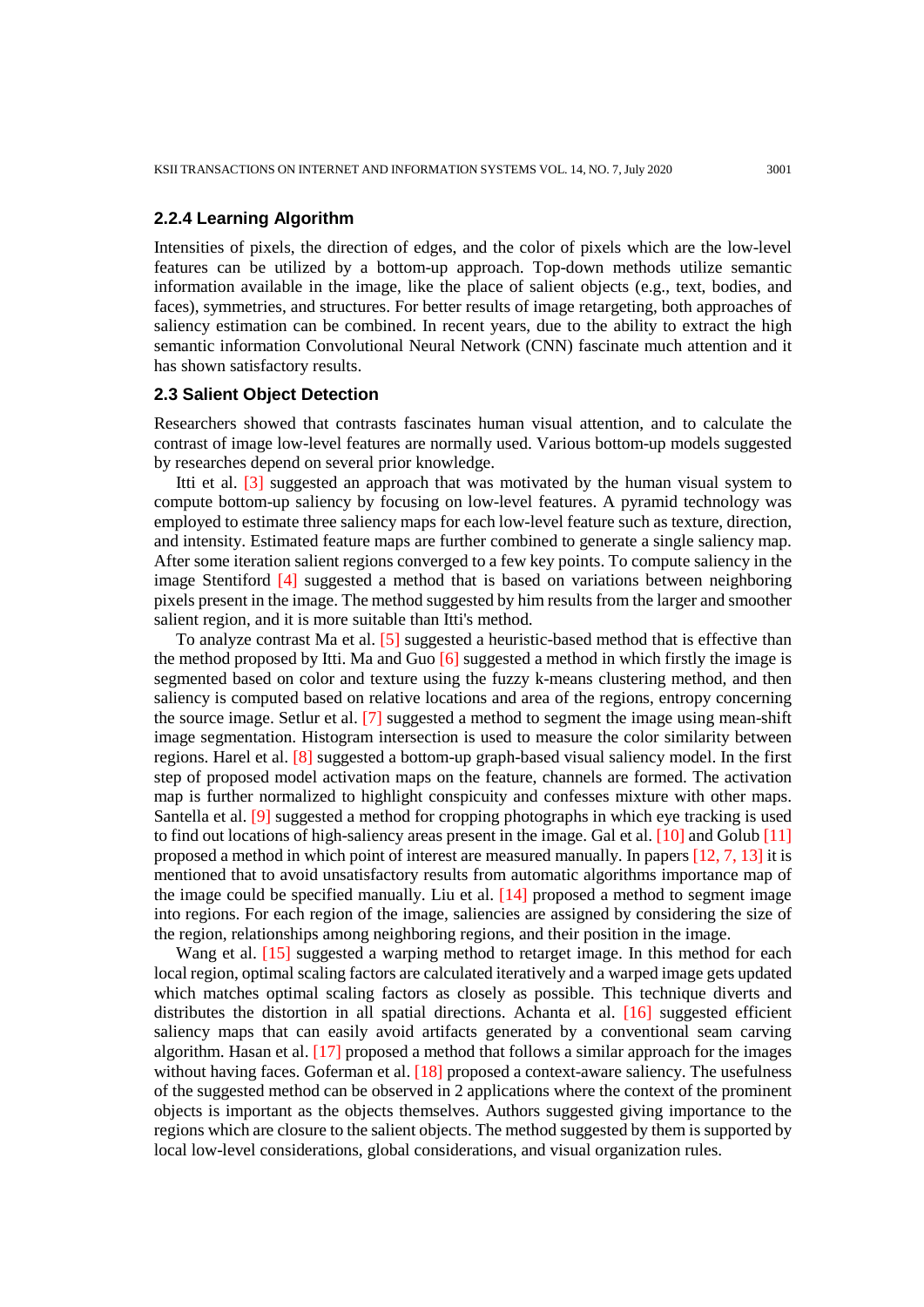These are 4 basic principles of human visual attention. For saliency detection in the image, a multitude of methods which are explained in [19, 20, 21, 22] can be used. In image and video compression the outcome of the saliency detection algorithm can be used [23]. In comparison to stationary objects, moving objects having different movement directions can fascinate the viewer's attention [24].

Image, depth saliency, and motion can be combined to generate saliency maps for stereoscopic video [25]. To get more details on various aspects of human visual perception and visual attention readers of this paper can refer [26, 18, 27, 28, 29]. Annum et al. [30] proposed a scheme, in which firstly, the contrast of the image is enhanced using weighted approximated histogram equalization afterward edges, semantics are maintained and undesirable details like texture are suppressed using edge-preserving guided filter. To perform scale aware operations and to obtain optimize cue, iterative rolling guidance filter and Cellular automata are used respectively. Ji et al. [31] suggested a graph model-based bottom-up salient object detection framework. Under a manifold ranking framework, multiple saliency maps are fused using low-level and objectness features. To refine the saliency map, saliency optimization is applied and in the final stage, saliency maps are integrated into different features using multilayer cellular automata.

# **3. Literature Review on Content-aware Image Retargeting Operators**

# **3.1 Content-aware Cropping**

To resize the image cropping is a naïve technique. In this technique a rectangular cropping window is placed at the center of the image, the cropping window keeps the central part of the image intact and discards the rest of the part of the image. Using this technique salient objects can be cut and most of the information can be lost. Preserving salient objects and finding a perfect location of the cropping window over the image is a very challenging task. Suh et al. [32] suggested an approach in which the importance map is computed and a rectangular cropping window is searched using the greedy approach, which covers a maximum percentage of salient points from the image. Ma et al. [6] proposed a method in which initially image is segmented based on color and texture using the fuzzy k-means clustering method and saliency is computed based on relative location and area of the regions, entropy concerning the source image. Zhang et al. [33] proposed a method in which energy function is defined to optimize the problem of auto-cropping. The defined energy function comprises 3 terms: composition, conservative, and penalty. The objective function is maximized for an optimal solution by employing the particle swarm optimization (PSO). Setlur et al. [7] proposed a method to segment input image using mean-shift image segmentation. Histogram intersection is used to measure the color similarity between regions. For region simplification regions are merged which are adjacent and region saliencies are assigned by combining bottom-up and top-down features. Santella et al. [9] suggested a method in which gaze points are documented and used in image cropping. The image is subdivided into various regions based on their color match, and based on graze tracker results a saliency map is generated. Fixation data is used for recognizing salient content and also for obtaining the best results of cropping. To obtain optimal results of cropping it is required to minimize cost function to include the region of interest, an important area of the image can be maximized, cuts through background objects can be avoided. Ciocca et al. [34] proposed a self-adaptive image cropping technique in which using a CART classifier images are classified into semantic types such as landscape, close-up, and "other". The proposed technique makes use of both visual and semantic information.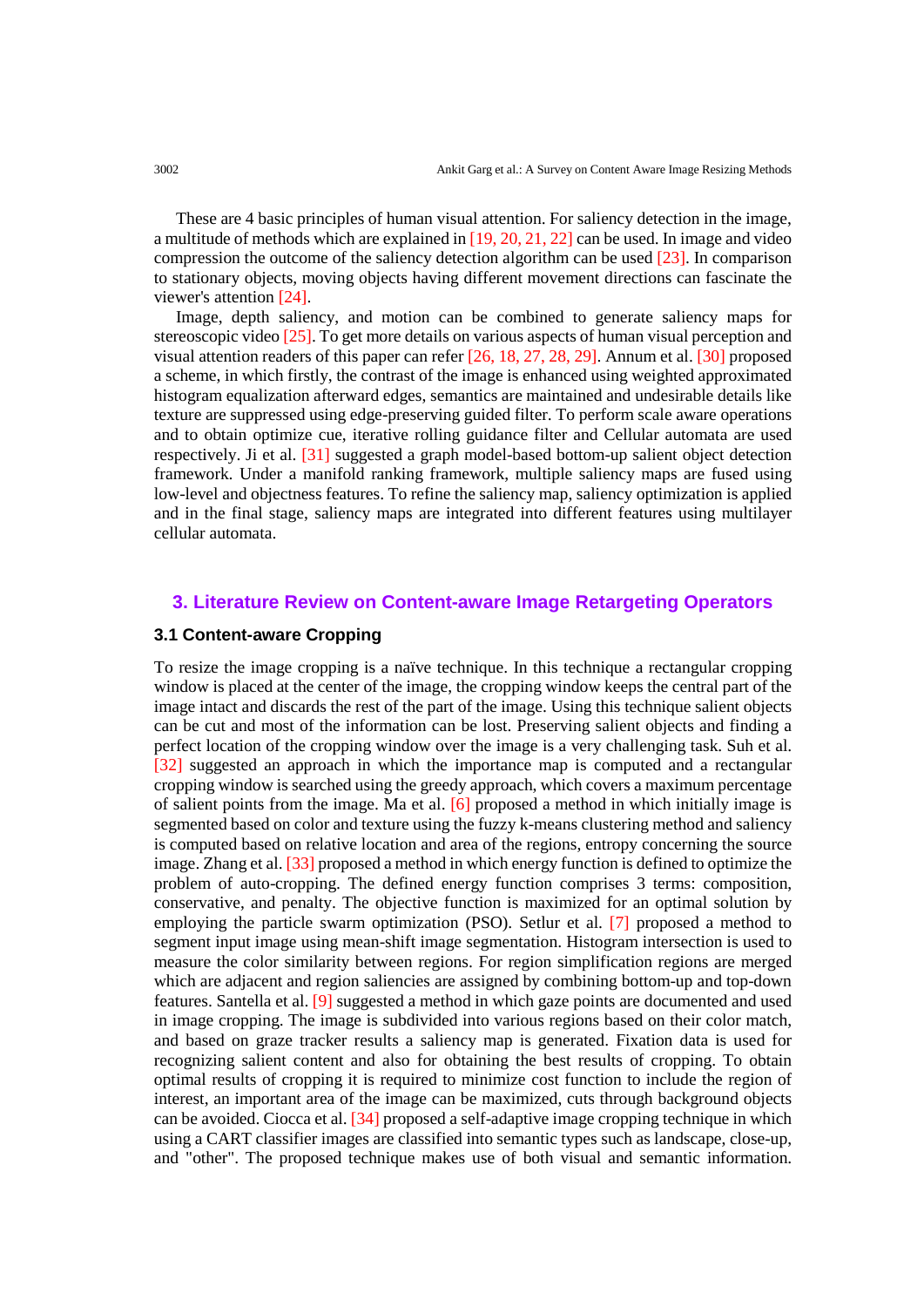Stentiford [35] proposed a method which is based on visual attention measure to reveal the informativeness of the image while performing cropping. To obtain the saliency map of the image similarities among a neighborhood of the image are analyzed and the image is copped based on the obtained saliency map. For semi-automatic image cropping Golub [11] proposed a system in which form input image users choose a point of interest for semi-automatic image cropping. The proposed system advises few cropping candidates and taking photography rules-of-thumb into consideration points of interest are placed. Based on regions of interest Amrutha et al. [36] found the optimal crop gained from the combined saliency models of Itti's and Stentiford's. By using a quality classifier Nishiyama et al. [37] proposed an automatic cropping technique. The quality classifier evaluates whether the image region which is selected to be cropping is agreeable to the user. An optimal cropped region can be found after applying the quality classifier to the candidates. Quality classifier comprises 4 steps: (1) Identifying multiple subject areas in the image, (2) Extracting features, (3) Estimating posterior probabilities, and (4) finally, combining posterior probabilities. Kopf et al. [38] extended the automatic cropping approach suggested by Suh et al. [32]. As compared to cropping, browsing is a more refined technique. In the browsing technique, a rectangular cropping window is placed on different regions on the screen. By taking pictures of each region of the screen a sequence of the image is created which shows a different aspect of the image. Cavalcanti et al. [39] proposed that using four feature extractors images can be analyzed to compute related content regions. To obtain the results from these feature extractor, the genetic algorithm (GA) optimization problem was set up. She et al. [40] proposed an approach in which images can be cropped through learning the structure. After the classification of photos, a graph-based visual saliency map was extracted. Based on the visual saliency map a dictionary was built for each category of image. After giving a solution to the sparse coding problem a cropped area is obtained. Tang et al. [41] considered regional and global features to suggest a photo quality assessment. Chen et al. [42] proposed an efficient system for cropping image which combines visual composition, boundary simplicity, and content preservation models. To preserve salient regions of the image Jaiswal et al. [43] suggested an automatic image cropping approach based on saliency map detection. The entire process of image cropping is repeated for the optimum result of cropping. Chen et al. [44] suggested an automated cropping technique based on a new model describing the relationship between attention preserving and region cropping. Kao et al. [45] proposed a cropping technique that is based on the aesthetic map. Using aesthetic map image regions can be distinguished based on the aesthetic quality category. Edge spatial distribution can be represented by the gradient energy map. To assess the quality of composition and related model is learned with the aesthetic map and gradient energy map. Moreover, to compute the aesthetic information an aesthetic preservation model is developed. To perform image cropping Guo et al. [46] suggested a cascaded cropping regression technique. In the proposed method 2 step learning approach is used to state the problem related to lacking labeled cropping data. To solve the problem a classifier is trained using CNN. Afterward, it is designed to fetch features from a database of cropping. Using a deep learning strategy by Rahman et al. [47] several images are trained to get precise importance maps by graph-based segmentation and adjustment of ray levels. To represent prominent objects, Gaussian filter and image scaling are used. The objective of the framework is to preserve prominent image contents and identify the region of interest.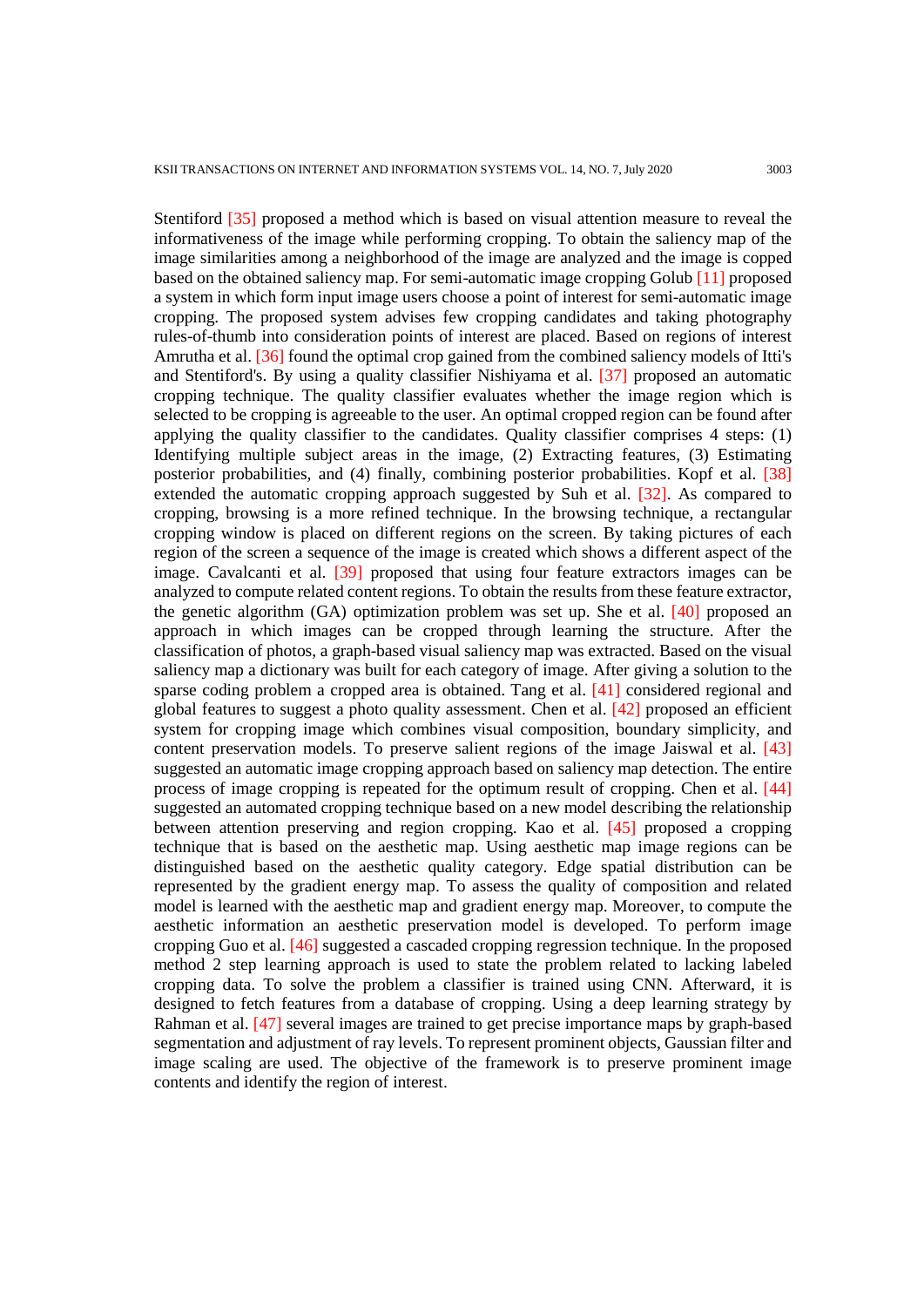# **3.2 Content-aware Scaling**

Image resizing using conventional scaling operators results for information loss. In real-time applications global visual effects of the image can be preserved using scaling operators when interpolation scaling methods are employed. However, these methods can produce aliasing effects. Scaling operator results image deformation if the difference of aspect ratio of input and output image is very high. Shi et al. [48] proposed a technique which is based on morphological edge interpolation. Opening and closing image morphological operations are used to eliminate noise and to make the image smooth. For plain and edge regions present in the image two interpolation algorithms were used. Jiang et al. [49] proposed an efficient edge-adaptive scaling algorithm, in which the input image is segmented in four types of image blocks having a directional edge detector. Interpolation is applied along the direction of edges. Liang et al. [50] proposed a patch-wise scaling method that focuses on the salient area of the image and also tries to preserve the global visual effect. Local bidirectional similarity measures and smoothness measures are used to assess the quality of the retargeted image. Based on the saliency map source image is segmented in important and unimportant patches.

## **3.3 Content-aware Seam Carving**

Seam carving is a popular image resizing approach, which was proposed by Avidan and Shamir [1]. In this technique, optimal seams are computed by comparing the energy of neighboring pixels (left, top, right). Neighboring pixels with the least energy is selected and considered in the seam. The seam is the 8-connected path of pixels in the horizontal and vertical direction, which contains one pixel per row. Based on the importance map, which represents the variation of intensity in both, the direction, this algorithm eliminates the path of pixels from the homogenous region of the image where the variation of intensity is very less or negligible. After the elimination of a single seam from the image, pixels are shifted from right to left direction or top to bottom depending on the algorithm to compensate for the eliminated seam. After seam elimination viewer can observe the changes only in those regions of the image where important contents do not exist. In a seam carving technique, optimal seams can be defined using dynamic programming. The seam carving technique can also be used in image enlargement by duplicating optimal seam in each iteration. Seam elimination and duplication processes may lead to image distortion and can produce artifacts in the salient area of the image. Rubinstein et al. [51] suggested a forward energy criterion, which deals with the problem associated with a seam-carving algorithm after the elimination of optimal seams. After performing seam elimination nonadjacent pixels become neighbors and produce artifacts in the retargeted image. Hence, more energy can be introduced to the importance map. The forward energy criterion stated that the optimal seams, which are chosen for elimination, might be responsible for reintroducing a minimum amount of energy. Achanta et al. [16] suggested an improved image resizing technique based on the seam-carving algorithm and used a novel saliency detection scheme. In the proposed method, saliency maps are used to identify important regions of the image by measuring global saliency of pixels, which consider intensity, and color features. The proposed saliency map is capable to avoid artifacts and robust to the noise present in the image. In the seam carving, algorithm gradient maps are required to be computed in each iteration but the proposed saliency map is required to be computed only once. Goferman et al. [18] suggested context-aware saliency. The usefulness of the suggested method can be observed in two applications where the context of the prominent objects is important as the objects themselves. He suggested giving importance to the regions, which are closure to the salient objects. The method suggested by him is supported by local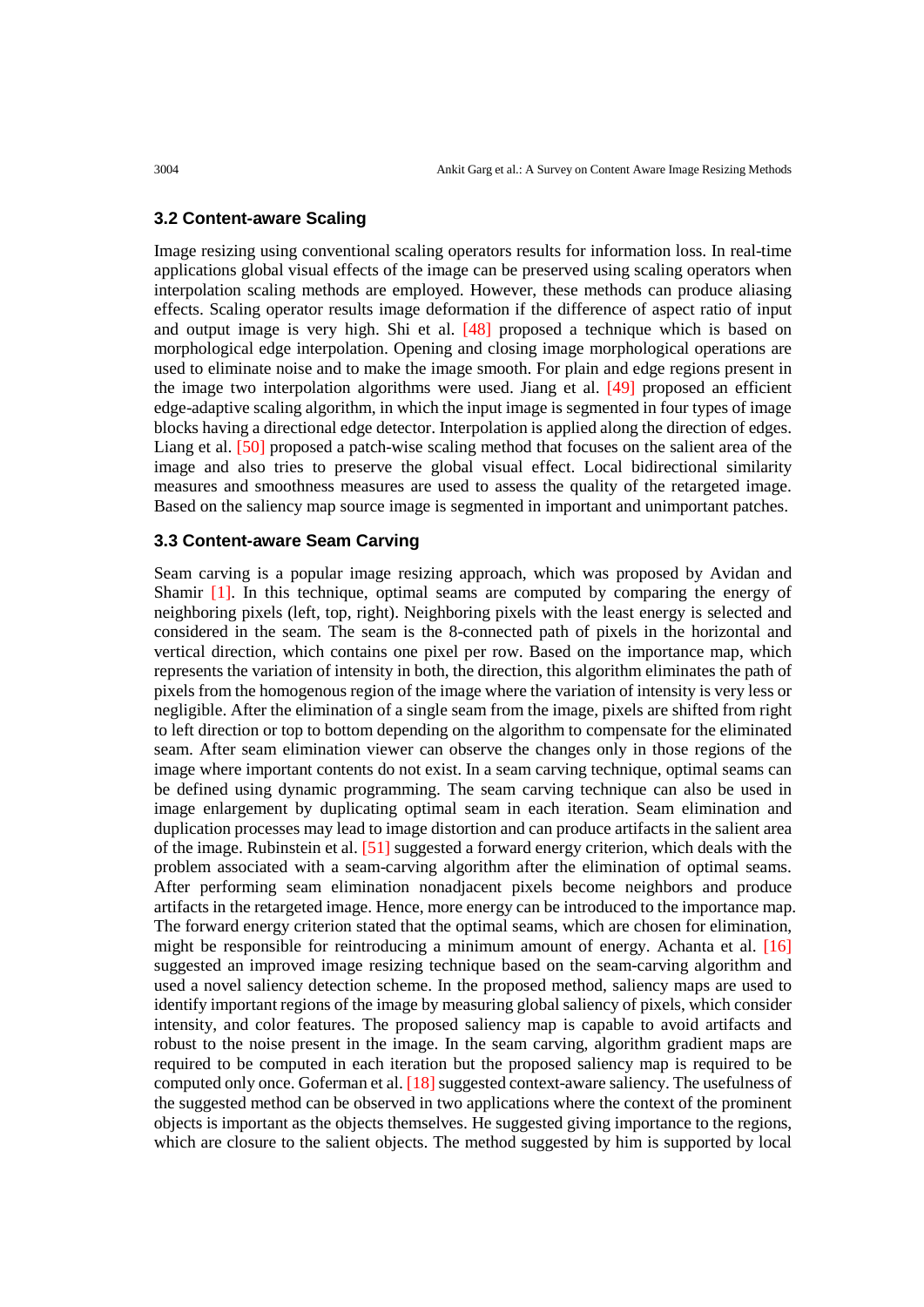low-level considerations, global considerations, and visual organization rules. Noh et al. [52] proposed energy function, which was based on the difference of forwarding gradient to preserve regular structures such as straight line, circle, ellipse, para-curve present in the images. After seam removal, the pixels, which become adjacent are tested for curvature irregularity using energy function and include the variation of gradient orientation and magnitude of the pixels. The main objective was to suppress the effect of seam removal and optimize the performance of dynamic programming. Mishiba et al. [53] proposed a block-based seam carving method, which was the extended version of the seam-carving algorithm. In the proposed algorithm seam is the path of pixel blocks and each element in the seam path is pixel block. In the image, the shrinking process blocks on the seam path are down-sampled. The proposed algorithm is faster than the traditional seam-carving algorithm and results in fewer distortions in image resizing. Zhou et al. [54] proposed an efficient energy function after considering constraints on object geometry to optimize the seam carving technique. Tan et al. [55] improved energy by a perceptually related energy function and this enhancement safeguards original structures in a better way for seam carving. To generate an adaptive importance map Liu et al. [56] accepted a multi-scale contrast-based saliency map. To overcome integral shortcomings of the seam carving algorithm the reserving ratio map is introduced and a scheme of mapping and resampling was used. A resized image could safeguard important objects and maintain the layout of the scene in a better way by using a continuous seam carving method. Wu et al. [57] improved the image-resizing process based on Cao's algorithm after determining the eliminated seams by accumulated energy and the neighboring probability. After the improvement, eliminated seams were dispersed. Han et al. [58] proposed improved seam carving based on wavelet. The proposed method is capable of estimates the local energy map by weighing multi-scale subbands suitably. In the image, retargeting process the semantic information of images could be a safeguard. In the wavelet transform domain, Mishiba et al. [59] proposed the seam-carving algorithm to suppress the breaking of spatial continuity. Conger et al. [60] proposed a generalized seam-carving algorithm and developed a multi-scale analysis model. By employing filter banks, seam traveling from the salient image features can be avoided. The proposed method could safeguard the salient image structure, as this method is less sensitive to a fine texture. To formulate image resizing as a binary graph-leveling problem Mansfield et al. [61] applied a visibility map. The use of Parallel programming is profitable to improve the speed of image retargeting (Thilagam et al. [62]). As energy, function ignores the important image structure the conventional seam carving and its improved algorithms adopt pixel importance. Hence, the structure of objects in the source image is often distorted. To preserve the structure, Mishiba et al. [63] proposed seam merging and a new merging energy criterion. Due to the lack of use of pixel importance, the method could not safeguard salient contents. Hence, to enhance seam merging Mishiba et al. [64] used importance and structure energies. When estimating the structure energy of the original image he tried to safeguard the main structures by taking a cartoon version of the source image. A new energy term has introduced to overwhelm the distortion produced by extreme shrinking or enlargement at the time of iterative merging or inserting (Mishiba et al. [65]). Wang et al. [66] propose a video seam-carving algorithm. Using the proposed algorithm structure of important objects can be preserved. Curves of source and retargeted video frames are compared and additional matching costs are computed. In the energy map of the seam carving algorithm matching, the cost is then added. Chen et al. [67] proposed a method through which an energy map can be obtained by combining the traditional L−1 norm of the gradient with depth-aware saliency (3D saliency). In the analysis of the image, these two operators proposed energy function contains both local and global information,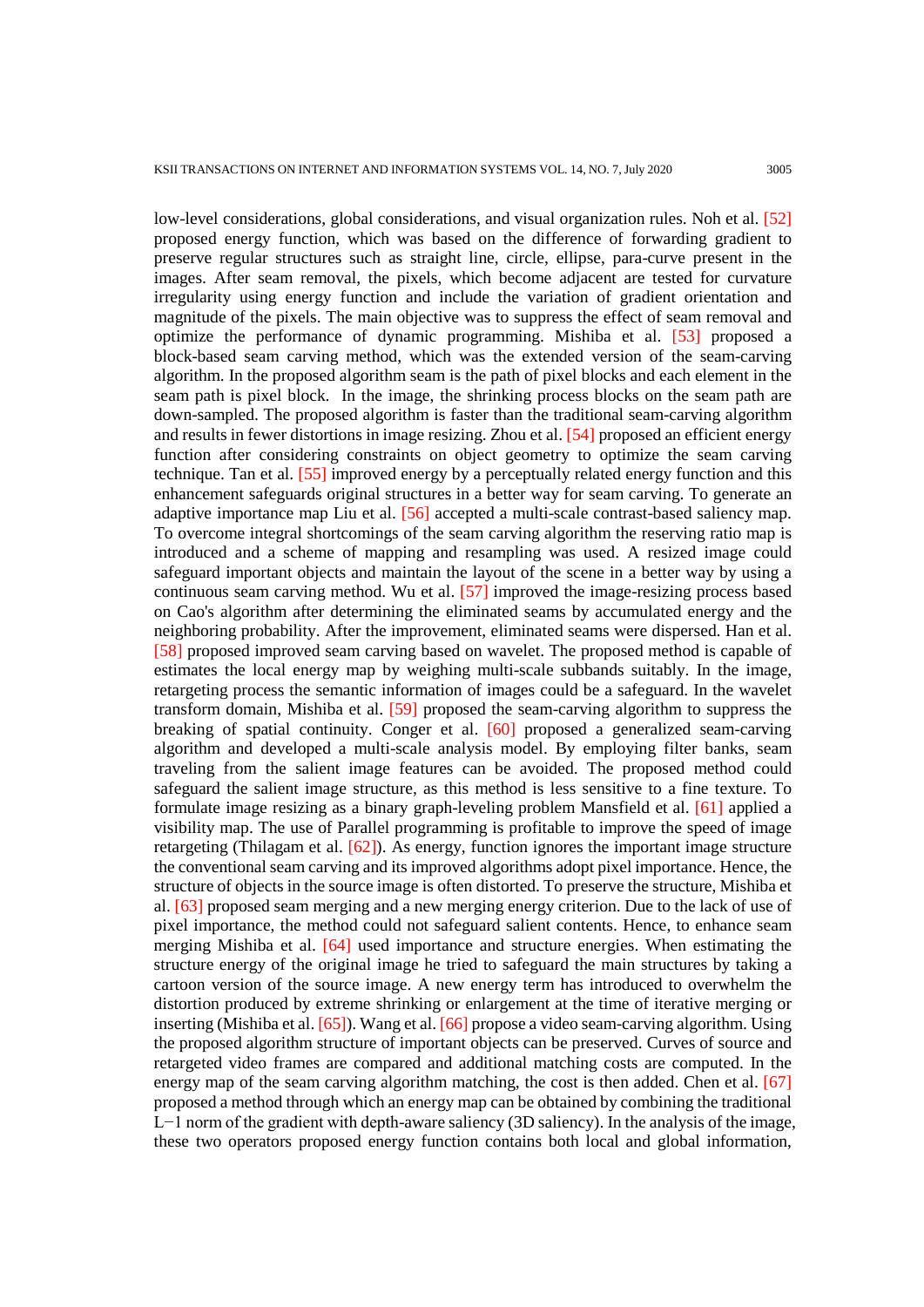which is verified to be effective in the seam-carving algorithm. Choi et al. [68] proposed a modified efficient seam-carving algorithm that can preserve the salient part of the image and also maintain the important structure of the image which is easily visible to the human eye. In the proposed algorithm author put a constraint that seams are sparsely assigned to each other. Lin et al. [69] proposed a saliency-based seam-carving algorithm. According to the greyscale of saliency detection images are classified. The foreground and detailed area of a subject and edge can be protected by adding various protection methods afterward cumulative energy map is calculated. Single-pixel wide seams are chosen for elimination by considering the principle of deleting the minimum energy pixel. Li et al. [70] proposed method, which utilizes suboptimal and discontinuous seams for seam carving. Spatio-temporal coherence can be preserve by allowing optimal seams to travel in homogeneous regions of the image and to obtain the discontinuous seams. To reduce the computational complexity genetic algorithm is used. In this manner, each frame can be resized to the targeted size by successively eliminating the seams. Patel et al. [71] proposed a method in which multiple pixel wide seam is inserted and removed in a single iteration to accelerate the process of seam carving. The energy of pixels that are to be eliminated and inserted energy after the elimination of a multiple pixel seam is also minimized to avoid the presence of false edges. The width of a multiple pixel seam is a serious factor that is made adaptive in the image resizing process to prevent the energy of an image. Patel et al. [72] proposed an adaptive multi-pixel wide seam carving in which the width of the optimal seam is expanded to make it multi-pixel wide seam. The energy of the pixels to be eliminated and according to the width of the seam energy of pixels across the multiple-pixel wide seam has improved. To avoid the growth in energies, the width of the seam has made adaptive.

# **3.4 Warping**

Warping-based image retargeting methods are also referred to as continuous methods which are applied to the image to obtain the retargeted image. The objective of the warping based method is to minimize the local distortion from salient areas of the image and the regions which are not prominent are permitted to be distorted more. Several methods have been proposed which adopt various constraints and optimization methods to generate smoother and pleasing results as compared to traditional image retargeting methods. Liu et al. [12] proposed a method in which a piecewise linear warping scheme has been employed which has high distortion in uninteresting regions of the image and produces less distortion in the region of interest. According to the proposed method, there is only one region of interest per image, and by using the contrast-based method the saliency map can be generated. Gal et al. [10] proposed a technique to map textures into various surfaces, which avoids deformation of salient features present in the image. Salient areas are specified manually and deformation of these areas is constrained to be a similarity transformation, within a Laplacian image editing optimization framework. Ren et al. [73] proposed an image retargeting technique for mobile devices with a small screen size. By taking important regions, the layout of the image, and edge integrity as constraints, the process of content-aware image resizing is framed as a constrained sampling task. Every pixel in the image can be expressed in terms of the vector encoding the constraints. By combining all the pixels having a similar value of vector for making blocks the source image is transformed into a graph representation. Thereafter, to determine the sampling ratio of each framed block balanced minimum cost flow algorithm is applied. The results of the proposed method can be produced by an interpolated sampling scheme and direct scaling. Kim et al. [74] proposed an adaptive image and video resizing technique using Fourier analysis. In the proposed algorithm source image is divided into various strips using the gradient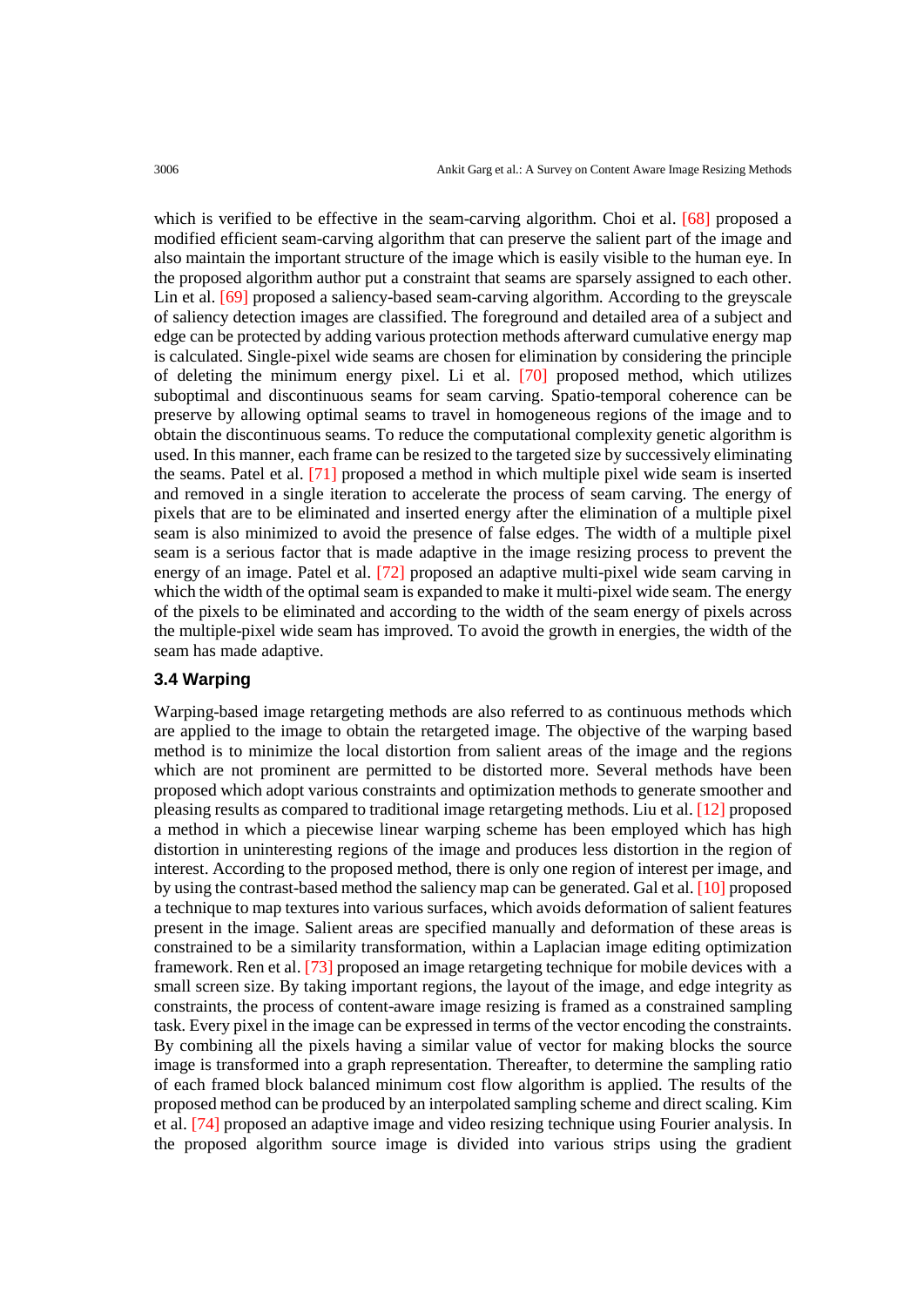information. Each strip is scaled according to its saliency measure. Using Fourier transform, distortions produced by the scaling procedure are formulated. To define the sizes of scaled strips to reduce the sum of distortions Lagrangian multiplier technique is used. Wang et al. [15] suggested a "scale-and-stretch" warping method. For each local region present in the image proposed method works by computing optimal local scaling factors. Afterward, the warped image updated with optimal scaling factors as closely as possible. The proposed technique diverts the distortion in all the spatial directions in such a way that the impact of distortion on salient features should be as minimum as possible. Pavi'c and Kobbelt [75] presents how to use two – colored pixels as a generic tool for image processing. Zhang et al. [76] suggested a method that efforts to safeguard important local regions and to preserve the structure of edges available in the image. Handles are used to define both local regions and edge in the image, and each handle weight is assigned which are based on an importance map. In each handle, shape distortion is measured using quadratic distortion energy. For each handle weighted sum of the quadratic distortion, energies are decreased to obtain the retargeting results. Guo et al. [13] proposed an image retargeting method using saliency-based mesh parametrization. A mesh image representation is constructed which can preserve image structure while image retargeting. Based on constructed mesh representation, the image retargeting problem is formulated as a constrained image mesh parametrization problem. Image mesh is associated with image saliency to preserve salient objects and to minimize distortion which is visible to the human eye. Lin et al. [77] proposed a patch-based retargeting scheme with an extended significance measurement to preserve the structure of salient objects, line structures, and minimizes distortions. Constraints which are based on similarity transformation is used to force visually salient content to undergo as-rigid-as-possible deformation, while an optimization process is performed to smoothly propagate distortions. Kaufmann et al. [78] introduce the framework of content-aware image warping tasks using the finite element method. Li et al. [79] proposed a warping-based stereo image retargeting approach to preserve the structure of important objects and the depth of 3D scenes. Warping functions are used to characterize the depth distortion and the impact of a warping function on depth distortion is analyzed. Binocular visual characteristics of stereo images are exploited to derive region-based depth-preserving constraints that control the warping functions directly. Afterward, a novel warping-based stereo image retargeting framework and a quad-based implementation of the proposed framework is presented. Gallego et al. [80] proposed an SR system that is implemented on cell phone devices. For capturing images a camera is used and a classical multiple-image super-resolution (SR) method is applied which uses a set of images having low resolution. Images that are taken using the camera of cell phones are subjected to the proposed filtering scheme wherein images having high noticeable blur are rejected to avoid outliers from disturbing the produced images with high resolution. Islam et al. [81] proposed a warping-based approach that can resize and remap the depth of stereoscopic video simultaneously to create a better 3D viewing experience. In the proposed method significant map is computed for each frame of stereoscopic video, then using non-homogeneous scaling optimization volume warping is performed to resize the stereoscopic video. In the warping process to remap the depth and to preserve the important contents a depth remapping and other constraints are applied.

## **3.5 Multi-operator**

Single image retargeting operators are not capable to provide the better result of image resizing. Some researchers have suggested the use of a multi-operator to attain better results without image deformation. Han et al. [82] proposed an efficient energy function to improve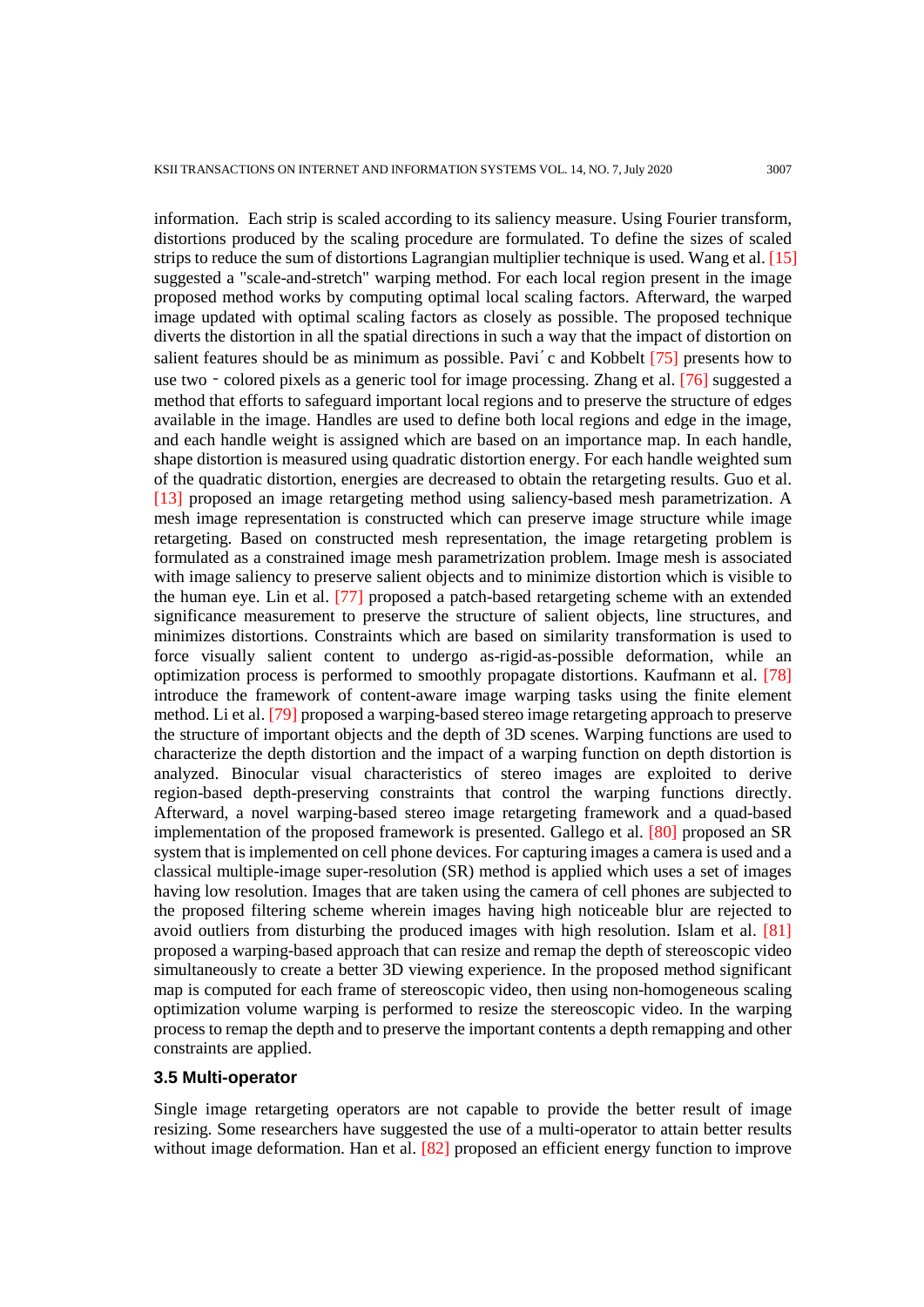the seam carving technique. The traditional seam carving technique employs a gradient-based energy function which results in distortion of prominent objects present in the image objects based on their layout and shapes. Object shape deformation can be preserved in the proposed method using a wavelet-based energy function. To suppress excessive deformation of the objects present in the images, a switching scheme is also proposed which is based on the energy distribution. Kumar et al. [83] proposed an approach in which local gradient information with a thresholding technique is used to control the process of optimal seam selection process. The process of seam selection halts when further seam selection and removal results in undesirable distortion of image contents while resizing. Antialiasing is used to make image content smooth which is distorted by the seam elimination process. Rubinstein et al. [84] proposed an efficient content-aware image retargeting technique based on multi-operators to avoid the deficiencies of a single operator. In the proposed technique multiple operators are combined to define a resizing space using a dynamic programming algorithm. Bi-directional warping was used to evaluate various resizing results. Dong et al. [85] proposed image resizing by combining image retargeting operators such as seam carving and scaling. Dong et al. [86] proposed a retargeting scheme in which to formulate operator cost function an image energy function and the dominant color descriptor is used. To meet users' preferences, a coefficient is utilized to revise the operator costs. They also proposed a framework based on a multi-operator to integrate users' real visual preferences tightly. Dong et al. [19] suggested a resizing method based on summarization. In this method, object carving is performed based on a multi-operator framework. The proposed method uses unidirectional seam carving and does not exploit homogeneous information along the retargeting direction. Shi et al. [87] proposed a bi-directional seam carving technique that considers both directions simultaneously. The deigned significance map and saliency measure was computed by a multi-resolution saliency model. According to the objective function, they decided the number and the sequence of the vertical and horizontal seam carving. Bi-directional image resizing combines unidirectional seam carving in both horizontal or vertical direction, and uniform scaling. The proposed method avoids the distortion of important objects. Su et al. [88] suggested a multi-operator retargeting by combining three operators i.e. content-aware cropping, seam carving (SC), and scaling. Cropping operator is utilized to eliminate the unimportant region of the image. Afterward, a new seam carving technique is used. The efficiency of the proposed image retargeting scheme is the utilization of a seam carving algorithm. After performing a seam carving operation finally, the image is scaled or normalized directly. Tsai et al. [89] proposed an image retargeting method that is based on multiple operators to improve the efficiency of the image retargeting operation. In the proposed method firstly cropping operator is utilized after that an aspect ratio adjusting method is adopted if the result of retargeting is not the desired size of the image. Finally, the Uniform scaling operator is used to adjust the size of the retargeted image. Zhu et al. [90] proposed a saliency and structure-preserving Multi-operator image retargeting method. The proposed method categorizes the images which utilized SIFT density and helps mitigate negative influence from the center-bias property of most existing saliency detection models. To improve the performance of image retargeting and to obtain an optimal sequence of image retargeting operators the proposed method adopts the principles that are Earth Mover's Distance and Gray-Level Cooccurrence Matrix. Zhu et al. [91] proposed a method that combines image retargeting operators. The concept of a genetic algorithm is employed with a proposed method to enhance performance. The applicability of genetic algorithms in the proposed method is to obtain the optimal operator ratio. The proposed method reduces the computational complexity and safeguards the important objects present in the image. Zhang et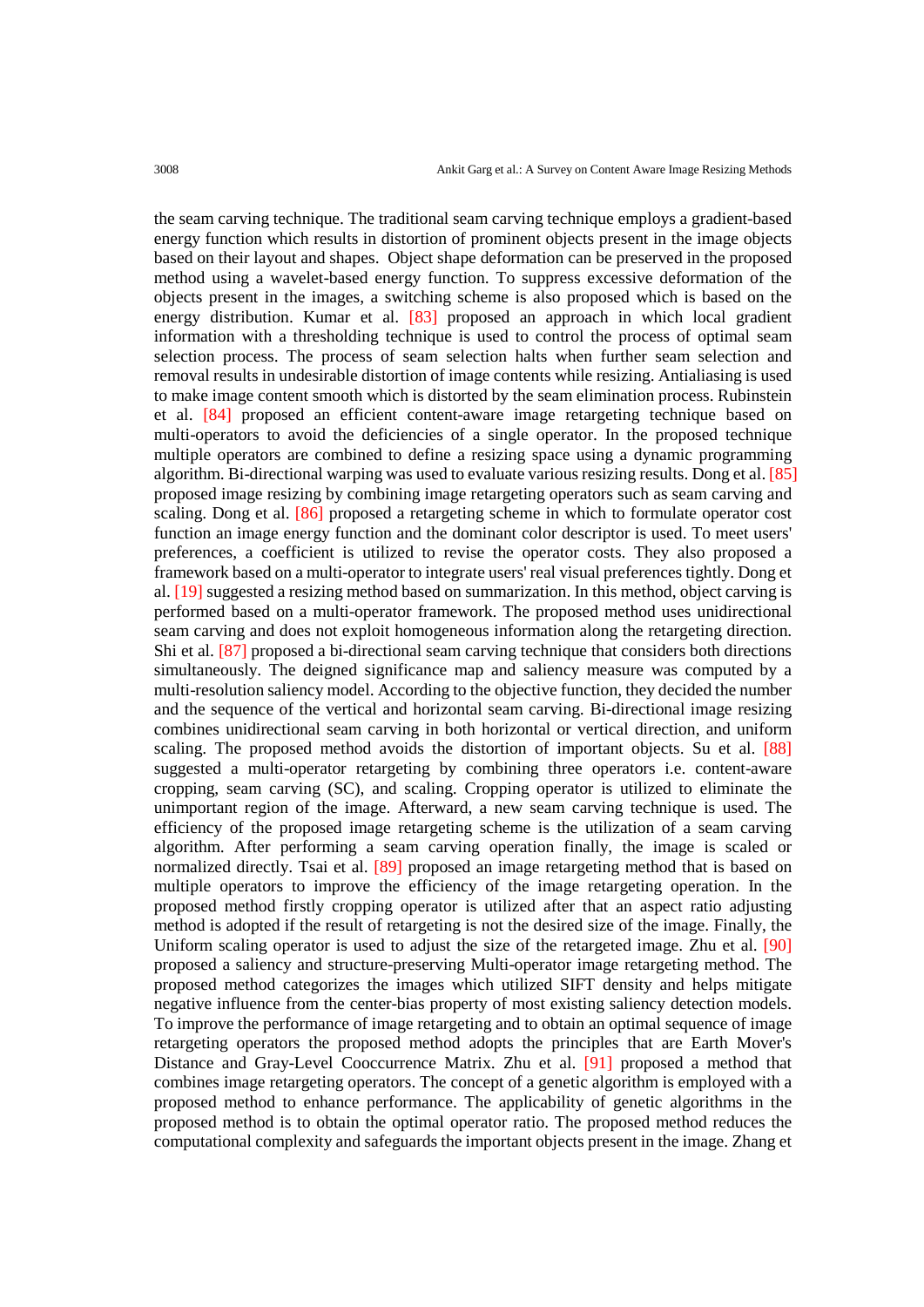al. [92] proposed a scheme in which an optimized importance map is utilized which comprises the effect of the gradient map, skin map, canny edge map, and context-aware saliency map. The novelty of the proposed scheme is the exploitation of seam carving and scaling operators in a systematic way to get a decent balance between content loss  $\&$  image enlargement. They also proposed an optional step to accelerate the seam carving process. Zhang et al. [93] proposed a new multi-operator image resizing to combine seam caving and warping image retargeting operators. The proposed method safeguard the benefits of warping operators in keeping highly noticeable areas of the image without dumping contents of the image which are unnoticeable. At the same time seam, a finding scheme is utilized to address the difficulty of focus detection. Zhang et al. [94] combined seam carving with scaling operators. To ensure the quality of important objects which are highly noticeable, the source image is stretch in both horizontal and vertical direction and then indirect seam carving and scaling methods are applied to perform similarity transformation. To shrink the image the direct SC method with the GVF method is applied. Abhayadev et al. [95] proposed a Multi-Operator based content-aware image retargeting technique. The proposed multi-operator combines seam carving and scaling. Using proposed multi-operator distortion in the image can be minimized during image retargeting. Chang et al. [96] proposed an image retargeting technique and a unique irregular interpolation method. Proposed content and mask-aware image resizing technique which can resize the source image into several shapes to show the prominent part of the main ROI. The proposed method supports the elimination of pixels which are not highly noticeable and frames a possible number of neighboring objects in the provided mask.

### **4. Discussion and Conclusion**

Nowadays content-aware image retargeting is one of the latest research areas. This survey paper presents the work of researchers related to various existing image retargeting operators. The main challenge of content-aware image retargeting operators is the preservation of content loss, object distortion, and generating image retargeting results that are visually attractive to the human eye. In conclusion following research area can be improved to generate a better image retargeting algorithm. 1. All content-aware image resizing techniques are based on salience measure algorithms. More efficient techniques can be to improve this process. 2. Efficient techniques can be implemented to preserve complex structures and relationships among objects. 3. Resizing techniques can be applied on some special occasions, such as irregularly-shaped images. To evaluate the quality of retargeted image more objective criteria can be considered as current image retargeting criteria are generally subjective. This paper reviews the current academic attainments in the content-aware image retargeting field and also discuss the benefits and shortcomings of these techniques in various applications. Conventional image retargeting operators such as scaling and cropping focus only on geometric constraints and neglect the important information of ROIs present in the image. To retarget the original image scaling operator can be applied uniformly and it may be possible that important objects cannot be recognized. When the aspect ratio of the original image change then the scaling operator causes image distortion. Cropping operator preserves image content but the important information of the image which lies outside to cropping window boundary may be lost completely. Content-aware image retargeting techniques preserve the important content and also maintaining the geometrical structures and semantic information present in the image. Although image retargeting techniques are efficient still some shortcomings exist. It has been observed that the definition of importance is subjective. If the image contains complex objects which are higher closer to other objects many content-aware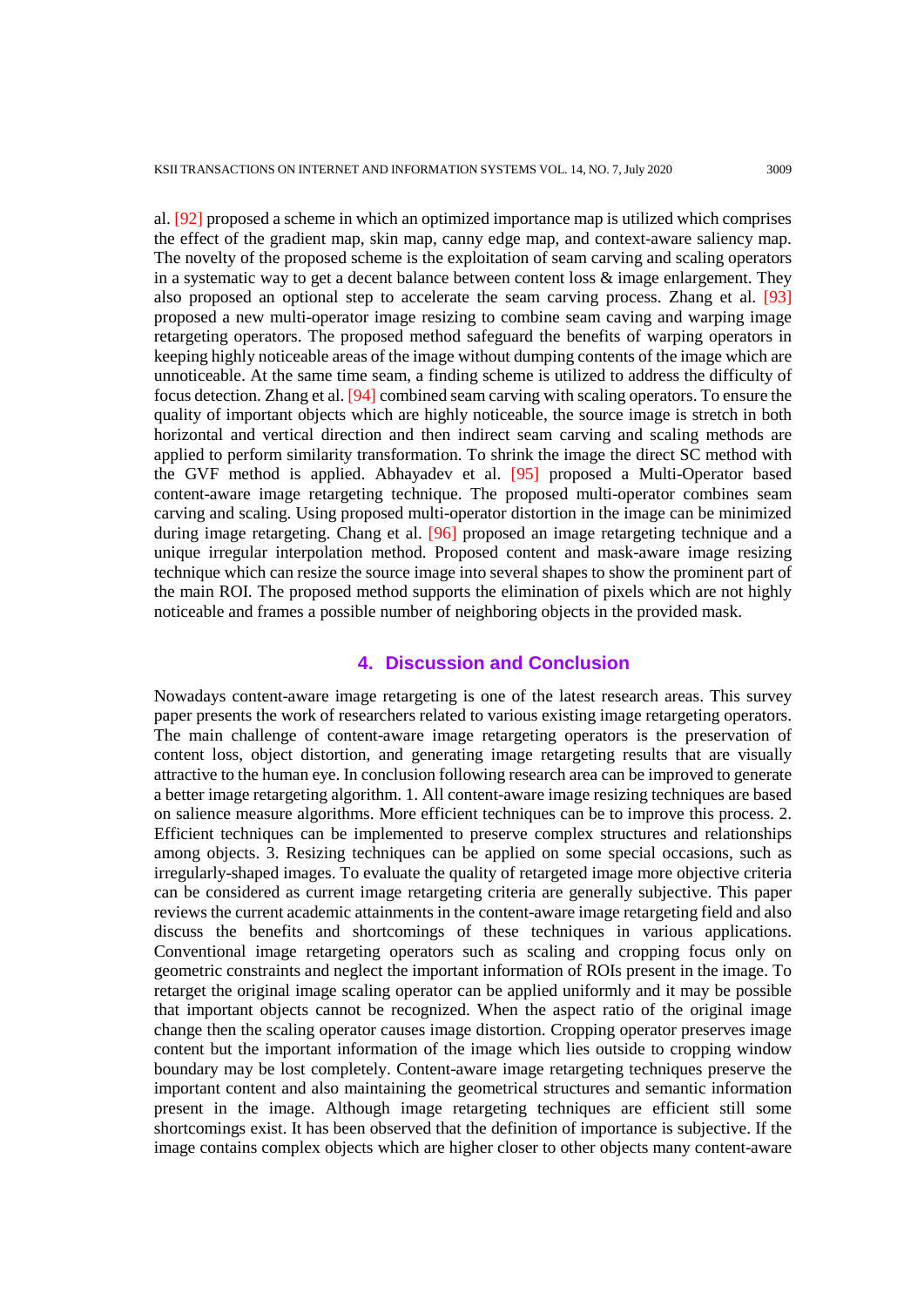image resizing techniques generate inadequate results. Although various efficient image retargeting techniques have now been proposed by researchers, still existing techniques cannot generate optimal results and needs improvement. The main objective of each algorithm is to optimize a proper energy function to generate pleasing image retargeting results. They eliminate or shrink image contents that are less noticeable to the human eye and safeguard important information without any deformation. The seam carving technique eliminates unimportant pixels to form the image regions such as sky, water, and sand. Eliminated optimal seams from the image can produce image artifacts if the image contains line structures, complex objects which are very close to each other. The warping technique reduces the image aspect ratio by eliminating information which is not important after distortion. Warping methods efficiently preserves the geometric structure smoothly and may generate unpleasing results if the image contains salient features. Multi-operator methods take advantage of existing image retargeting operators by combining them. Instead of developing new techniques for image resizing using a single operator, it is observed that better image retargeting results can be obtained from multi-operator based image retargeting. However, they are time-consuming on account of the conversion measures among different operators. Researchers in their study are focusing their attention on content preservation, global visual impacts, and computational complexities. Still, there are no image retargeting techniques is available which work well in all the conditions and can generate satisfactory results completely. Resizing quality completely depends upon the image contents. It is observed that the cropping operator is suitable when the image contains a single important object in a small region of the image. Uniform scaling is suitable when the image is full of important information and structures which are very complex such as scenery image. Seam carving is the most appropriate technique for image retargeting when most of the regions of the image contain low energy pixels. Warping methods are suitable when it is required to maintain the structural information in a better way. Multi-operator based methods are used to preserve salient objects and the global structure of the objects in very less time. Researchers have been suggested framework for multi-operator based image retargeting in which seam carving, scaling, and cropping is combined to achieve better image retargeting results. Combining several operators in an ordered sequence is a multi-operator sequence that defines a directed path in resizing space beginning at the origin and following the path's operator sequence. In the multi-operator framework, it is suggested that a certain type of operator can appear multiple times in different places in the sequence. In the sequence of multi-operators, some single operator can be used to increase the size of the image and others to reduce the size of the image in different directions (width and height). In some hybrid image retargeting framework optimized seam carving is combined with scaling and also allows user interaction to specify a preference between the two operators. For better user interaction, a switching factor can be included to optimize user interaction and to control the switching point. The switching point can be considered and critical point in image retargeting where a single operator starts the deformation of the image contents. Better image retargeting results can be generated after defining the optimal switching points among different operators. In recent years, salient object detection algorithms play a vital role in image and video retargeting techniques to produce pleasing results. In our opinion, salient object detection techniques can be further improved by the inclusion of CNN that can suggest a new direction for saliency detection algorithms. The development of CNN based salient object detection techniques can easily distinguish the salient and non-salient regions and also overcome the limitations of traditional techniques. Results produced by CNN based saliency detection techniques can be used further to generate better retargeting results. In the field of image retargeting, several techniques have been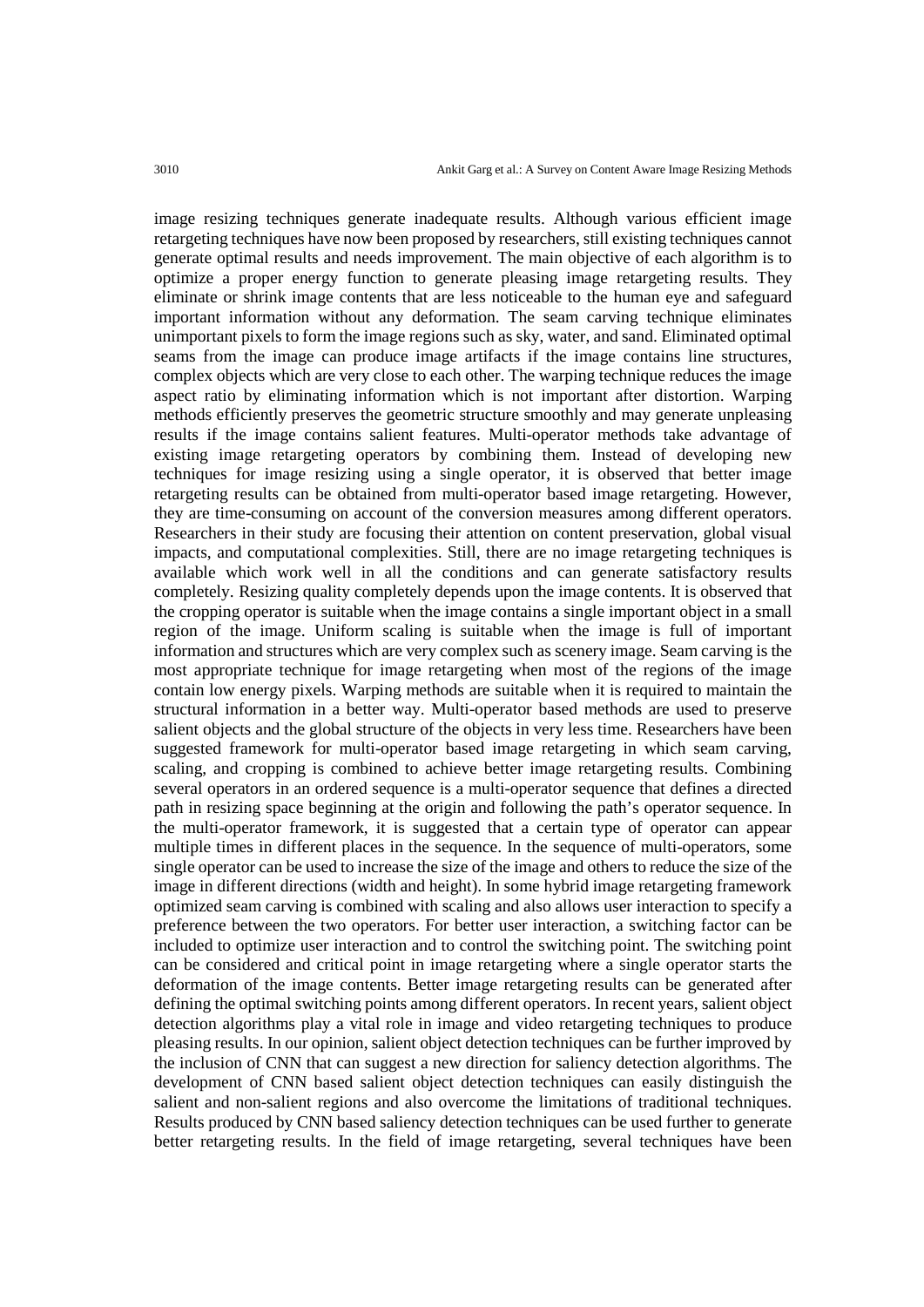proposed by the researchers. All the proposed techniques are not well-suited on different types of images. The quality of image retargeting results can depend upon the performance of the algorithm. Each image retargeting technique has some inherent shortcomings, as retargeting cannot be done without loss of information. In our opinion, the image, video retargeting techniques, and quality assessment algorithms could be automated for producing and assessing better retargeting results. The results of such algorithms could produce a large discrepancy between human perception and automatic measurements.

To resolve the limitations associated with single image retargeting operators many authors suggested using a combination of multiple operators. In our opinion, a multi-operator based image retargeting techniques can be used that combine single operator in conjunction with the simple operators such as cropping and scaling. Image and video retargeting techniques cannot generate aesthetic results if scenes contain few homogeneous areas and very complex scenes. In such a case, the main objective can be the preservation of faces or the structure of the person, as they fascinate the attraction of the viewer. The quality of results produced by various existing retargeting techniques is very high especially in the case of multi-operator based techniques, still, some improvements are required to produce better results that can reduce noticeable artifacts. Although various automatic retargeting techniques have been suggested by researchers, still these techniques do not reach the quality level of manual adaptation yet.

## **References**

- [1] S. Avidan, and A. Shamir, "Seam carving for content-aware image resizing," *ACM Transactions on Graphics (Proc. of SIGGRAPH)*, vol. 26, no. 3, pp. 10, 2007. [Article \(CrossRef Link\)](https://doi.org/10.1145/1276377.1276390)
- [2] Y. Wei, F. Wen, W. Zhu, and J. Sun, "Geodesic saliency using background priors," in *Proc. of the 12th European conf. on Computer Vision (ECCV '12)*, pp. 29–42, October 2012. [Article \(CrossRef Link\)](https://doi.org/10.1007/978-3-642-33712-3_3)
- [3] L. Itti, C. Koch, and E. Niebur, "A model of saliency-based visual attention for rapid scene analysis," *IEEE Transactions on Pattern Analysis & Machine Intelligence*, vol. 20, pp. 1254-1259, 1998. [Article \(CrossRef Link\)](https://doi.org/10.1109/34.730558)
- [4] F. Stentiford, "An attention based similarity measure with application to content based information retrieval," in *Proc. of SPIE Storage and Retrieval for Media Databases*, vol. 5021, 2003. [Article \(CrossRef Link\)](https://doi.org/10.1117/12.476255)
- [5] Y.-F. Ma and H.-J. Zhang, "Contrast-based image attention analysis by using fuzzy growing," in *Proc. of ACM Int. Conf. on Multimedia*, pp. 374–381, 2003. [Article \(CrossRef Link\)](https://doi.org/10.1145/957013.957094)
- [6] M. Ma, and J. K. Guo, "Automatic image cropping for mobile device with built-in camera," in *Proc. of IEEE Consumer Communications and Networking Conf.*, pp. 710 – 711, 2004. [Article \(CrossRef Link\)](https://doi.org/10.1109/CCNC.2004.1286964)
- [7] V. Setlur, S. Takagi, R. Raskar, M. Gleicher, and B. Gooch, "Automatic image retargeting," in *Proc. of ACM Int. Conf. on Mobile and Ubiquitous Multimedia*, pp. 59–68, 2005. [Article \(CrossRef Link\)](https://doi.org/10.1145/1149488.1149499)
- [8] J. Harel, C. Koch, and P. Perona, "Graph-based visual saliency," in *Proc. of Neural Information Processing Systems*, vol. 19, pp. 545–552, 2006. [Article \(CrossRef Link\)](https://dl.acm.org/doi/10.5555/2976456.2976525)
- [9] A. Santella, M. Agrawala, D. DeCarlo, D. Salesin, and M. Cohen, "Gaze-based interaction for semiautomatic photo cropping," in *Proc. of ACM Conf. on Human Factors in Computing Systems*, pp. 771–780, 2006. [Article \(CrossRef Link\)](https://doi.org/10.1145/1124772.1124886)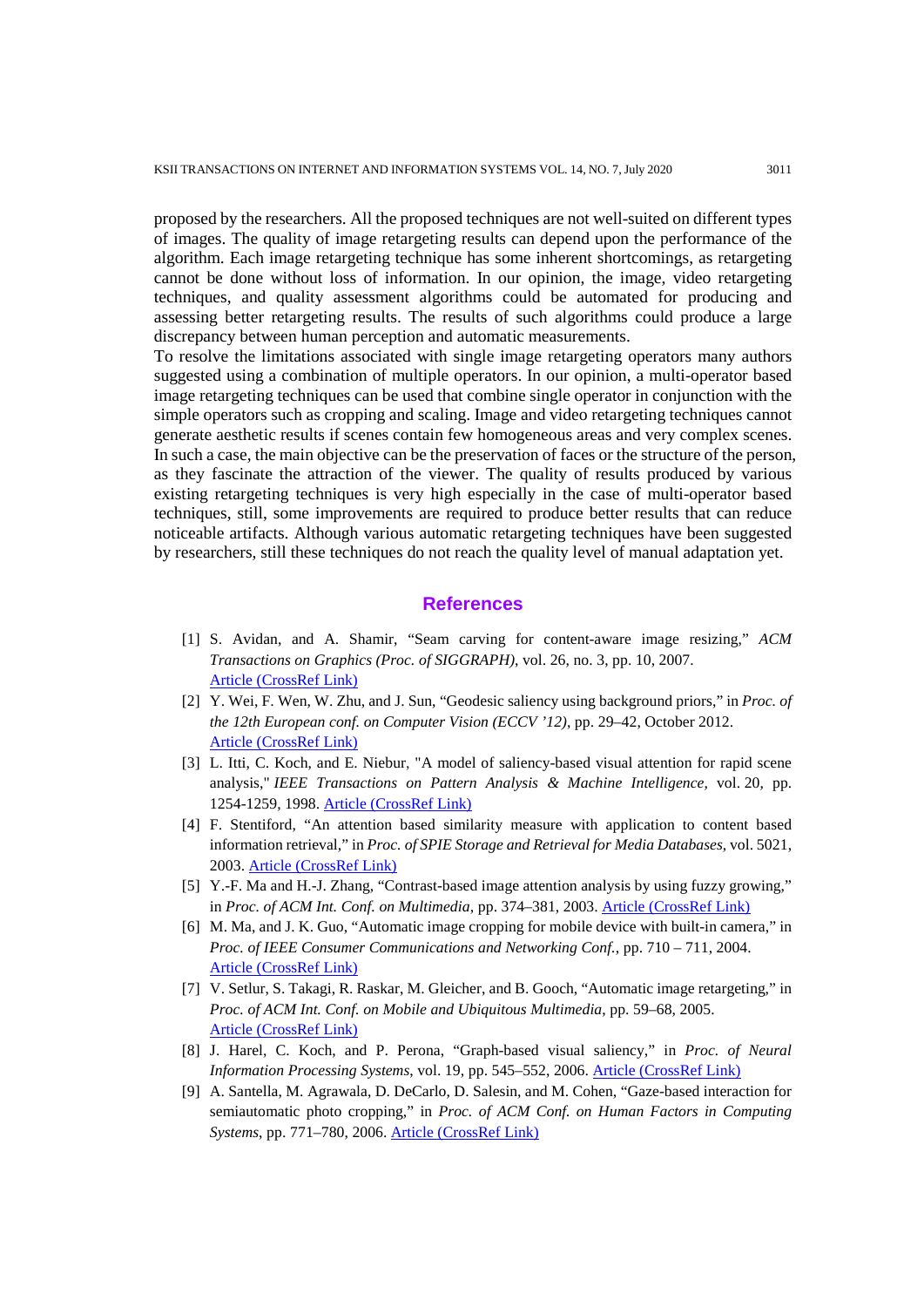- [10]R. Gal, O. Sorkine, and D. Cohen-Or, "Feature-aware texturing," in *Proc. of Eurographics Symposium on Rendering*, pp. 297–303, 2006. Article [\(CrossRef](http://dx.doi.org/10.2312/EGWR/EGSR06/297-303) Link)
- [11]E. Golub, "Photocropr: A first step towards computer-supported automatic generation of photographically interesting cropping suggestions," *tech. rep., University of Maryland HCI Lab*, pp. 1-17, 2007. [Article \(CrossRef Link\)](http://www.cs.umd.edu/hcil/trs/2007-12/2007-12.pdf)
- [12]F. Liu, and M. Gleicher, "Automatic image retargeting with fisheye-view warping," in *Proc. of ACM Symposium on User Interface Software and Technology*, pp. 153–162, 2005. [Article \(CrossRef Link\)](https://doi.org/10.1145/1095034.1095061)
- [13]Y. Guo, F. Liu, J. Shi, Z.-H. Zhou, and M. Gleicher, "Image retargeting using mesh parametrization," *IEEE Transactions on Multimedia*, vol. 11, no. 5, pp. 856–867, 2009. [Article \(CrossRef Link\)](https://doi.org/10.1109/TMM.2009.2021781)
- [14]H. Liu, S. Jiang, Q. Huang, C. Xu, and W. Gao, "Region-based visual attention analysis with its application in image browsing on small displays," in *Proc. of ACM Int. Conf. on Multimedia*, pp. 305–308, 2007. [Article \(CrossRef Link\)](https://doi.org/10.1145/1291233.1291298)
- [15]Y.-S. Wang, C.-L. Tai, O. Sorkine, and T.-Y. Lee, "Optimized scale-and-stretch for image resizing," *ACM Transactions on Graphics (Proc. of SIGGRAPH ASIA)*, vol. 27, no. 5, 2008. [Article \(CrossRef Link\)](https://doi.org/10.1145/1409060.1409071)
- [16]R. Achanta, and S. S¨usstrunk, "Saliency Detection for Content-aware Image Resizing," in *Proc. of IEEE Int. Conf. on Image Processing*, 2009. [Article \(CrossRef Link\)](https://doi.org/10.1109/ICIP.2009.5413815)
- [17]M. A. Hasan, and C. Kim, "An automatic image browsing technique for small display users," in *Proc. of Int. Conf. on Advanced Communication Technology*, pp. 2044–2049, 2009. [Article \(CrossRef Link\)](https://ieeexplore.ieee.org/document/4809483)
- [18]S. Goferman, L. Zelnik-Manor, and A. Tal, "Context-aware saliency detection," in *Proc. of IEEE Conf. on Computer Vision and Pattern Recognition*, 2010. [Article \(CrossRef Link\)](https://doi.org/10.1109/CVPR.2010.5539929)
- [19]W. Dong, N. Zhou, T.-Y. Lee, F. Wu, Y. Kong, and X. Zhang, "Summarization-based image resizing by intelligent object carving," *IEEE Transactions on Visualization and Computer Graphics*, vol. 20, no. 1, pp. 111–124, 2014. [Article \(CrossRef Link\)](https://doi.org/10.1109/TVCG.2013.103)
- [20]Y. Kong, W. Dong, X. Mei, C. Ma, T.-L. Lee, S. Lyu, F. Huang, and X. Zhang, "Measuring and predicting visual importance of similar objects," *IEEE Transactions on Visualization and Computer Graphics*, vol. 22, no. 12, pp. 2564–2578, 2016. [Article \(CrossRef Link\)](https://doi.org/10.1109/TVCG.2016.2515614)
- [21]B.Yan, W. Tan, K. Li, and T. Qi, "Codebook-guided feature preserving for recognition-oriented image retargeting," *IEEE Transactions on Image Processing*, vol. 26, no. 5, pp. 2454–2465, 2017. [Article \(CrossRef Link\)](https://doi.org/10.1109/TIP.2017.2681840)
- [22]L. Zhang, M. Wang, L. Nie, L. Hong, Y. Rui, and Q. Tian, "Retargeting semantically rich photos," *IEEE Transactions on Multimedia*," vol. 17, no. 9, pp. 1538–1549, 2015. [Article \(CrossRef Link\)](https://doi.org/10.1109/TMM.2015.2451954)
- [23]J. S. Lee and T. Ebrahimi, "Perceptual video compression: A survey," *IEEE Journal of selected topics in signal Processing*, vol. 6, no. 6, pp. 684–697, 2012. [Article \(CrossRef Link\)](https://doi.org/10.1109/JSTSP.2012.2215006)
- [24]H. Du, Z. Liu, J. Wang, L. Mei, and Y. He, "Video Retargeting Based on Spatiotemporal Saliency Model," *Future information technology, Springer, Berlin*, pp. 397–402, 2014. [Article \(CrossRef Link\)](https://doi.org/10.1007/978-3-642-55038-6_61)
- [25]T. Dittrich, S. Kopf, P. Schaber, B. Guthier, and W. Effelsberg, "Saliency detection for stereoscopic video," in *Proc. of the ACM Multimedia Systems Conference (MMSYS'13)*, pp. 12–23, 2013. [Article \(CrossRef Link\)](https://doi.org/10.1145/2483977.2483979)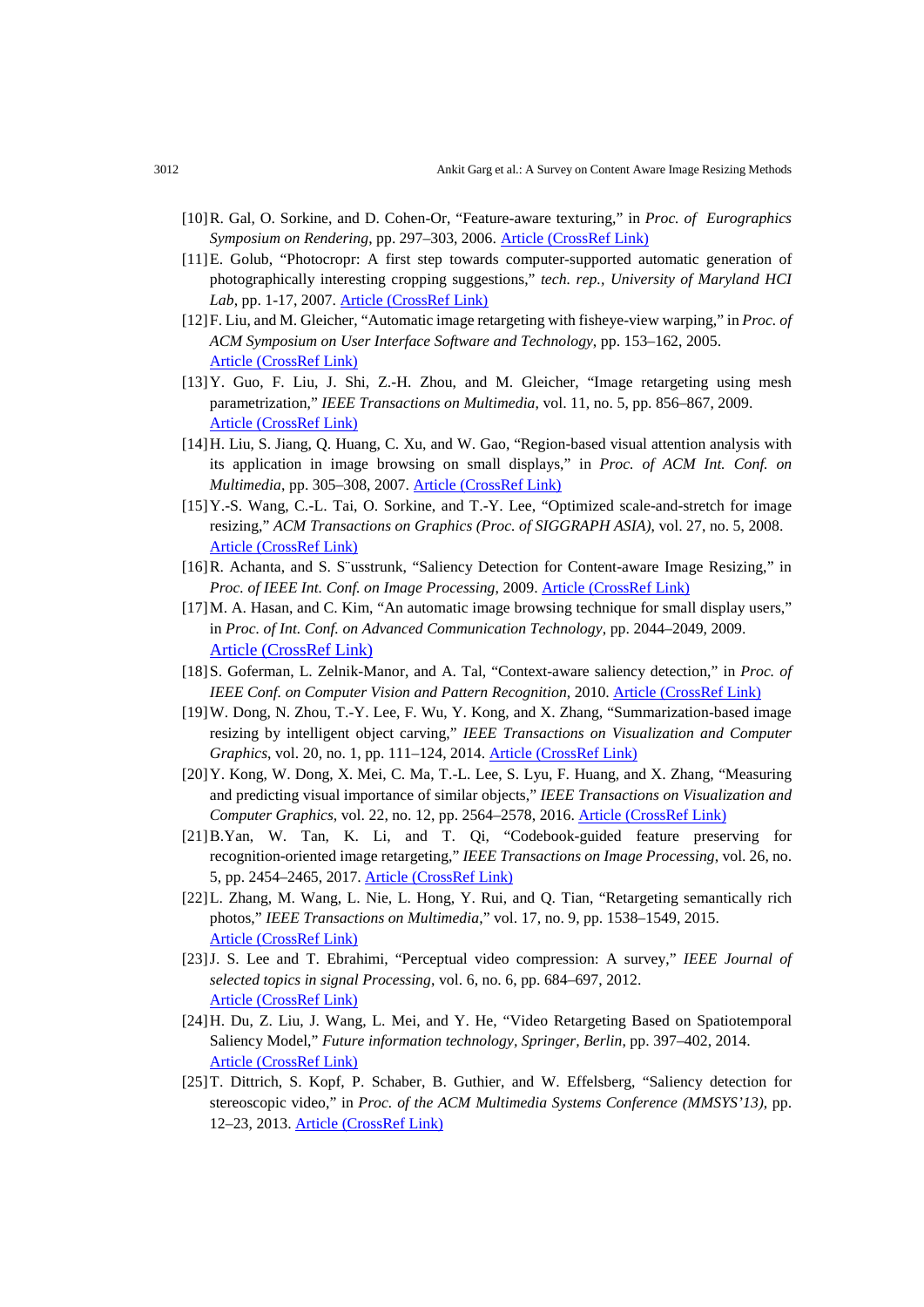- [26]S. Frintrop, E. Rome, and H. I. Christensen, "Computational visual attention systems and their cognitive foundations: A survey," *ACM Transaction of Applied Perception*, vol. 7, no. 1, pp. 1–39, 2010. [Article \(CrossRef Link\)](https://doi.org/10.1145/1658349.1658355)
- [27]S. Li, H. Lu, Z. Lin, X. Shen, and B. Price, "Adaptive metric learning for saliency detection," *IEEE Transaction on Image Processing*, vol. 24, no. 11, pp. 3321–3331, 2015. [Article \(CrossRef Link\)](https://doi.org/10.1109/TIP.2015.2440755)
- [28]V. A. Mateescu and I. V. Bajic, "Visual attention retargeting," *IEEE Multi-Media*, vol. 23, no. 1, pp. 82–91, 2016. [Article \(CrossRef Link\)](https://doi.org/10.1109/MMUL.2015.59)
- [29]J. Shi, Q. Yan, L. Xu, and J. Jia, "Hierarchical image saliency detection on extended CSSD," *IEEE Transaction on Pattern Analysis and Machine Intelligence*, vol. 38, no. 4, pp. 717–729, 2016. [Article \(CrossRef Link\)](https://doi.org/10.1109/TPAMI.2015.2465960)
- [30]R. Annum, M. M. Riaz, and A. Ghafoor, "Saliency detection using contrast enhancement and texture smoothing operations," *Signal, Image and Video Processing*, vol. 12, no. 3, pp. 505-511, 2018. [Article \(CrossRef Link\)](https://doi.org/10.1007/s11760-017-1186-4)
- [31]Y. Ji, H. Zhang, K. Tseng, T. W. Chow, and Q. J. Wu, "Graph model-based salient object detection using objectness and multiple saliency cues," *Neurocomputing*, vol. 323, pp. 188-202, 2019. [Article \(CrossRef Link\)](https://doi.org/10.1016/j.neucom.2018.09.081)
- [32]B. Suh, H. Ling, B. B. Bederson, and D. W. Jacobs, "Automatic thumbnail cropping and its effectiveness," in *Proc. of ACM Symposium on User Interface Software and Technology*, pp. 95–104, 2003. [Article \(CrossRef Link\)](https://doi.org/10.1145/964696.964707)
- [33]M. Zhang, L. Zhang, Y. Sun, L. Feng, and W. Ma, "Auto cropping for digital photographs," in *Proc. of IEEE Int. Conf. on Multimedia and Expo*, p. 4, pp, 2005. [Article \(CrossRef Link\)](https://doi.org/10.1109/ICME.2005.1521454)
- [34]G. Ciocca, C. Cusano, F. Gasparini, and R. Schettini, "Self-adaptive image cropping for small displays," *IEEE Transaction on Consumer Electronics*, vol. 53, no. 4, pp. 1622–1627, 2007. [Article \(CrossRef Link\)](https://doi.org/10.1109/TCE.2007.4429261)
- [35]F. Stentiford, "Attention based auto image cropping," in *Proc. of Workshop on Computational Attention and Applications, ICVS*, December 31, 2007. [Article \(CrossRef Link\)](https://www.researchgate.net/publication/37683522_Attention_Based_Auto_Image_Cropping)
- [36]I. S. Amrutha, S. S. Shylaja, S. Natarajan, and K. N. B. Murthy, "A smart automatic thumbnail cropping based on attention driven regions of interest extraction," in *Proc. of Int. Conf. on Interaction Sciences*, pp. 957–962, 2009. [Article \(CrossRef Link\)](https://doi.org/10.1145/1655925.1656099)
- [37]M. Nishiyama, T. Okabe, Y. Sato, and I. Sato, "Sensation-based photo cropping," in *Proc. of ACM Int. Conf. on Multimedia*, pp. 669–672, 2009. [Article \(CrossRef Link\)](https://doi.org/10.1145/1631272.1631384)
- [38] S. Kopf, B. Guthier, H. Lemelson, and W. Effelsberg, "Adaptation of web pages and images for mobile applications," in *Proc. of Multimedia on Mobile Devices*, vol. 7256, pp. 72560C, 2009. [Article \(CrossRef Link\)](https://doi.org/10.1117/12.805981)
- [39]C. S. V. C. Cavalcanti, H. M. Gomes, J. E. R. de Queiroz, "Combining multiple image features to guide automatic portrait cropping for rendering different aspect ratios," in *Proc. of 6th Int. Conf. on Signal-Image Technology and Internet-Based Systems*, pp. 66-73, 2010. [Article \(CrossRef Link\)](https://doi.org/10.1109/SITIS.2010.21)
- [40]J. She, D. Wang, and M. Song, "Automatic image cropping using sparse coding," in *Proc. of The First Asian Conf. on Pattern Recognition*, pp. 490-494, 2011. [Article \(CrossRef Link\)](https://doi.org/10.1109/ACPR.2011.6166623)
- [41]X. Tang, W. Luo, X. Wang, "Content-based photo quality assessment," *IEEE Transaction on Multimedia*, vol. 15, no. 8, pp. 1930-1943, 2013. [Article \(CrossRef Link\)](https://doi.org/10.1109/TMM.2013.2269899)
- [42]F. Chen, Z. Lin, R. Mech, and X. Shen, "Automatic image cropping using visual composition, boundary simplicity and content preservation models," in *Proc. of the 22nd ACM int. conf. on Multimedia*, pp. 1105-1108, 2014. [Article \(CrossRef Link\)](https://doi.org/10.1145/2647868.2654979)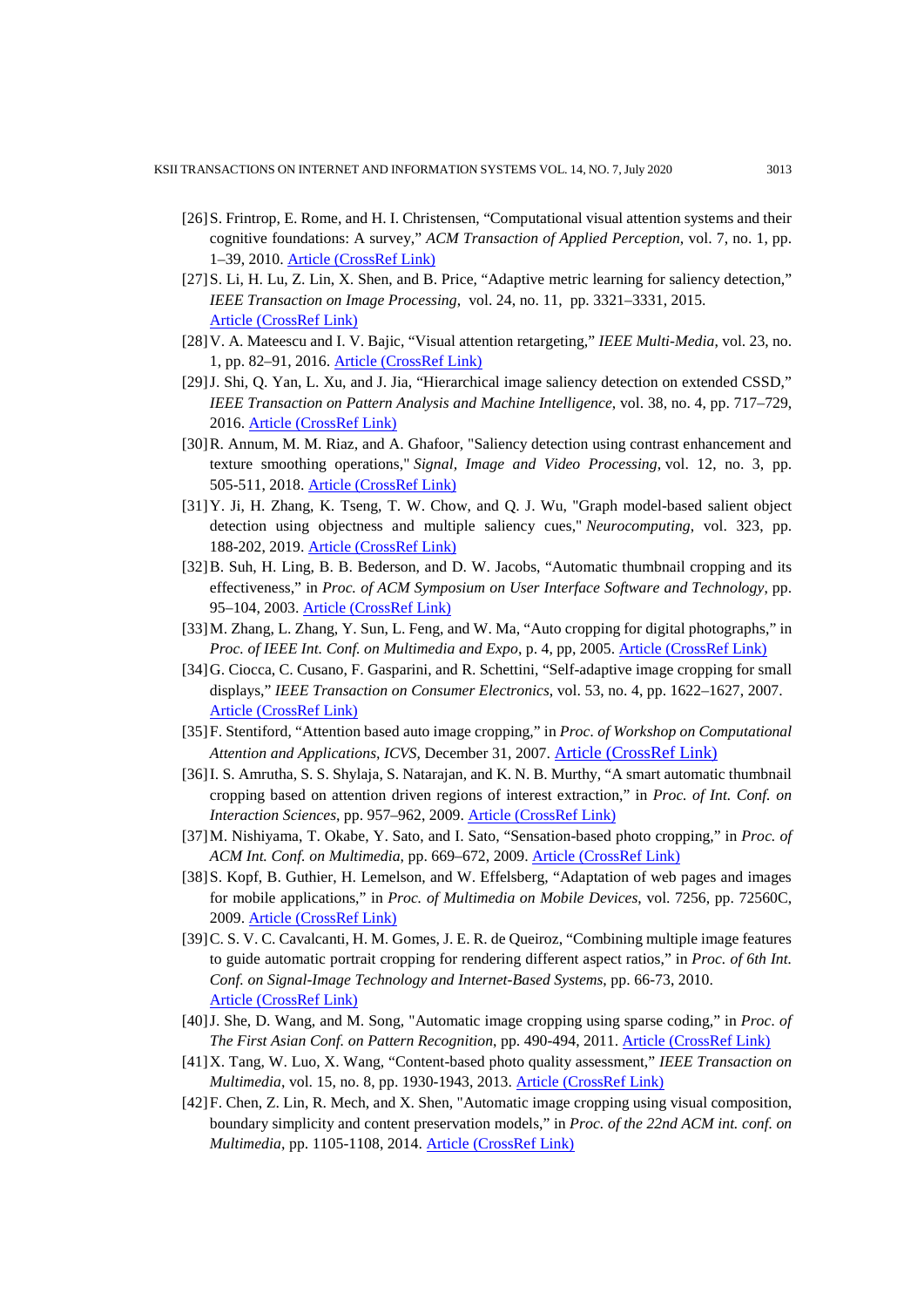- [43]N. Jaiswal, & Y. K. Meghrajani, "Automatic image cropping using saliency map," in *Proc. of Int. Conf. on Industrial Instrumentation and Control (ICIC)*, pp. 971-973, 2015. [Article \(CrossRef Link\)](https://doi.org/10.1109/IIC.2015.7150885)
- [44]J. Chen, G. Bai, S. Liang, and Z. Li, "Automatic image cropping: A computational complexity study," in *Proc. of the IEEE Conf. on Computer Vision and Pattern Recognition*, pp. 507-515. 2016. [Article \(CrossRef Link\)](https://doi.org/10.1109/CVPR.2016.61)
- [45]Y. Kao, R. He, and K. Huang, "Automatic image cropping with aesthetic map and gradient energy map," in *Proc. of IEEE Int. Conf. on Acoustics, Speech and Signal Processing (ICASSP)*, pp. 1982-1986, 2017. [Article \(CrossRef Link\)](https://doi.org/10.1109/ICASSP.2017.7952503)
- [46]G. Guo, H. Wang, C. Shen, Y. Yan, and H.-Y. M. Liao, "Automatic image cropping for visual aesthetic enhancement using deep neural networks and cascaded regression," *IEEE Transactions on Multimedia*, vol. 20, no. 8, pp. 2073-2085, 2018. [Article \(CrossRef Link\)](https://doi.org/10.1109/TMM.2018.2794262)
- [47]Z. Rahman, Y.-F. Pu, M. Aamir, and F. Ullah, "A framework for fast automatic image cropping based on deep saliency map detection and gaussian filter," *International Journal of Computers and Applications*, vol. 41, no. 3, pp. 207-217, 2019. [Article \(CrossRef Link\)](https://doi.org/10.1080/1206212X.2017.1422358)
- [48]Z. Shi, S. Yao, and Y. Zhao, "A novel video image scaling algorithm based on morphological edge interpolation," in *Proc. of IEEE Int. Conf. on Neural Networks and Signal Processing*, pp. 388-391, 2008. [Article \(CrossRef Link\)](https://doi.org/10.1109/ICNNSP.2008.4590378)
- [49]W. Jiang, H. Xu, G. Chen, W. Zhao, and W. Xu, "An improved edge-adaptive image scaling algorithm," in *Proc. of IEEE 8th Int. Conf. on ASIC*, pp. 895-897, 2009. [Article \(CrossRef Link\)](https://doi.org/10.1109/ASICON.2009.5351551)
- [50]Y. Liang, Z. Su, and X. Luo, "Patchwise scaling method for content-aware image resizing," *Signal Processing*, vol. 92, no. 5, pp. 1243-1257, 2012. [Article \(CrossRef Link\)](https://doi.org/10.1016/j.sigpro.2011.11.018)
- [51]M. Rubinstein, A. Shamir, and S. Avidan, "Improved seam carving for video retargeting," *ACM Transaction on Graphics (Proc. of SIGGRAPH)*, vol. 27, no. 3, pp. 1–9, 2008. [Article \(CrossRef Link\)](https://doi.org/10.1145/1360612.1360615)
- [52]H. Noh, B. Han, "Seam carving with forward gradient difference maps," in *Proc. of 20th ACM Int. Conf. on Multimedia*, pp. 709-712, 2012. [Article \(CrossRef Link\)](https://doi.org/10.1145/2393347.2396293)
- [53]K. Mishiba, M. Ikehara, "Block-based seam carving," in *Proc. of 1st Int. Symposium on Access Spaces*, pp. 111-115, 2011. [Article \(CrossRef Link\)](https://doi.org/10.1109/ISAS.2011.5960930)
- [54]F. Zhou, R. M. Wang, Y. Liu, et al., "Image resizing based on geometry preservation with seam carving," in *Proc. of IEEE 11th Int. Conf. on Trust, Security and Privacy in Computing and Communications*, pp. 596-601, 2012. [Article \(CrossRef Link\)](https://doi.org/10.1109/TrustCom.2012.181)
- [55]H. L. Tan, Y. H. Tan, Z. G. Li, et al., "Perceptually relevant energy function for seam carving," in *Proc. of IEEE Int. Conf. on Acoustics, Speech and Signal Processing*, pp. 1904-1908, 2013. [Article \(CrossRef Link\)](https://doi.org/10.1109/ICASSP.2013.6637984)
- [56]Z. Liu, H. B. Yan, L. Q. Shen, et al., "Adaptive image retargeting using saliency-based continuous seam carving," *Optical Engineering*, vol. 49, no. 1, pp. 017002, 2010. [Article \(CrossRef Link\)](https://doi.org/10.1117/1.3281667)
- [57]H. Wu, Y. S. Wang, K. C. Feng, et al., "Resizing by symmetry-summarization," *ACM Transaction on Graphics*, vol. 29, no. 6, Article 159, 2010. [Article \(CrossRef Link\)](https://doi.org/10.1145/1882261.1866185)
- [58]J. W. Han, K. S. Choi, T. S. Wang, et al., "Wavelet based seam carving for content-aware image resizing," in *Proc. of 16th IEEE Int. Conf. on Image Processing*, pp. 345-348, 2009. [Article \(CrossRef Link\)](https://doi.org/10.1109/ICIP.2009.5414414)
- [59]K. Mishiba, M. Ikehara, "Seam carving in wavelet transform domain," in *Proc. of 18th IEEE Int. Conf. on Image Processing*, pp. 1497-1500, 2011. [Article \(CrossRef Link\)](https://doi.org/10.1109/ICIP.2011.6115727)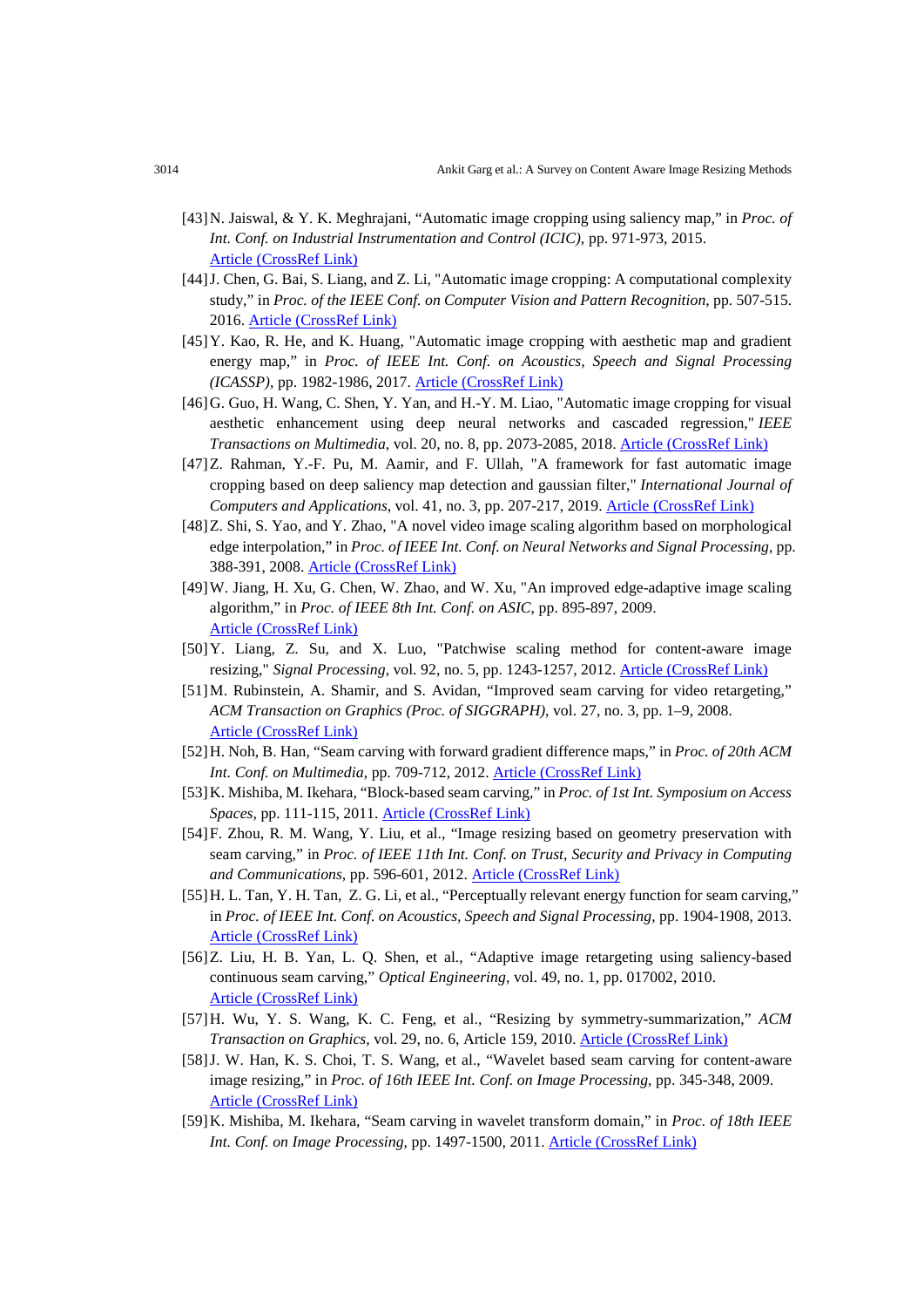- [60]D. D. Conger, M. Kumar, H. Radha, "Generalized multiscale seam carving," in *Proc. of IEEE International Workshop on Multimedia Signal Processing*, pp. 367-372, 2010. [Article \(CrossRef Link\)](https://doi.org/10.1109/MMSP.2010.5662048)
- [61]A. Mansfield, P. Gehler, L. V. Gool, et al., "Visibility maps for improving seam carving," in *Proc. of 11th European Conf. on Computer Vision*, pp. 131-144, 2010. [Article \(CrossRef Link\)](https://doi.org/10.1007/978-3-642-35740-4_11)
- [62]K. Thilagam, S. Karthikeyan, "Optimized image resizing using piecewise seam carving," *International Journal of computer applications*, vol. 42, no. 14, pp. 24-30, 2012. [Article \(CrossRef Link\)](https://doi.org/10.5120/5760-7909)
- [63]K. Mishiba, M. Ikehara, "Seam merging for image resizing with structure preservation," in *Proc. of IEEE Int. Conf. on Acoustics, Speech and Signal Processing*, pp. 1001-1004, 2011. [Article \(CrossRef Link\)](https://doi.org/10.1109/ICASSP.2011.5946575)
- [64]K. Mishiba, M. Ikehara, "Image resizing using improved seam merging," in *Proc. of IEEE Int. Conf. on Acoustics, Speech and Signal Processing*, pp. 1261-1264, 2012. [Article \(CrossRef Link\)](https://doi.org/10.1109/ICASSP.2012.6288118)
- [65]K. Mishiba, M. Ikehara, T. Yoshitome, "Improved seam merging for content-aware image resizing," *IEICE Transaction Information System*, vol. 96, no. 2, pp. 349-356, 2013. [Article \(CrossRef Link\)](https://doi.org/10.1587/transinf.E96.D.349)
- [66]B.Wang, H. Xiong, Z. Ren, and C.W. Chen, "Deformable shape preserving video retargeting with salient curve matching," *IEEE Journal on Emerging and Selected Topics in Circuits and Systems*, vol. 4, no. 1, pp. 82–94, 2014. [Article \(CrossRef Link\)](https://doi.org/10.1109/JETCAS.2014.2298313)
- [67]Y. Chen, Y. Pan, M. Song, and M. Wang, "Improved seam carving combining with 3D saliency for image retargeting," *Neurocomputing*, vol. 151, pp. 645-653, 2015. [Article \(CrossRef Link\)](https://doi.org/10.1016/j.neucom.2014.05.089)
- [68]J. Choi, and C. Kim, "Sparse seam-carving for structure preserving image retargeting," *Journal of Signal Processing Systems*, vol. 85, no. 2, pp. 275-283, 2016. [Article \(CrossRef Link\)](https://doi.org/10.1007/s11265-015-1084-3)
- [69]W. Lin, F. Zhang, R. Lian, L. Xu, X. Chen, and L. Kuang, "Seam Carving Algorithm Based on Saliency," in *Proc. of Int. Conf. on Smart Vehicular Technology, Transportation, Communication and Applications*, pp. 282-291, 2017. [Article \(CrossRef Link\)](https://doi.org/10.1007/978-3-319-70730-3_34)
- [70]C. Li, R. Hu, C. Liang, C. Xiao, and W. Ruan, "Faster Seam Carving for Video Retargeting," in *Proc. of 25th IEEE Int. Conf. on Image Processing (ICIP)*, pp. 823-827, 2018. [Article \(CrossRef Link\)](https://doi.org/10.1109/ICIP.2018.8451794)
- [71]D. Patel, and S. Raman, "Accelerated seam carving for image retargeting," *IET Image Processing*, vol. 13, no. 6, pp. 885-895, 2019. [Article \(CrossRef Link\)](https://doi.org/10.1049/iet-ipr.2018.5283)
- [72]D. Patel, S. Shanmuganathan, and S. Raman, "Adaptive multiple-pixel wide seam carving," in *Proc. of Nat. Conf. on Communications (NCC)*, pp. 1-6, 2019. [Article \(CrossRef Link\)](https://doi.org/10.1109/NCC.2019.8732245)
- [73]T. Ren, Y. Guo, G. Wu, and F. Zhang, "Constrained sampling for image retargeting," in *Proc. of IEEE Int. Conf. on Multimedia and Expo*, pp. 1397–1400, 2008. [Article \(CrossRef Link\)](https://doi.org/10.1109/ICME.2008.4607705)
- [74]J. S. Kim, J. H. Kim, and C. S. Kim, "Adaptive image and video retargeting technique based on Fourier analysis," in *Proc. of IEEE Conf. on Computer Vision and Pattern Recognition*, pp. 1730–1737, 2009. [Article \(CrossRef Link\)](https://doi.org/10.1109/CVPR.2009.5206666)
- [75]D. Pavi´c, and L. Kobbelt, "Two-colored pixels," *Computer Graphics Forum (Proc. of Eurographics)*, vol. 29, no. 2, pp. 743-752, 2010. [Article \(CrossRef Link\)](https://doi.org/10.1111/j.1467-8659.2009.01644.x)
- [76] G. X. Zhang, M. M. Cheng, S. M. Hu, and R. R. Martin, "A shape-preserving approach to image resizing," *Computer Graphics Forum (Proc. of Pacific Graphics)*, vol. 28, no. 7, pp. 1897–1906, 2009. [Article \(CrossRef Link\)](https://doi.org/10.1111/j.1467-8659.2009.01568.x)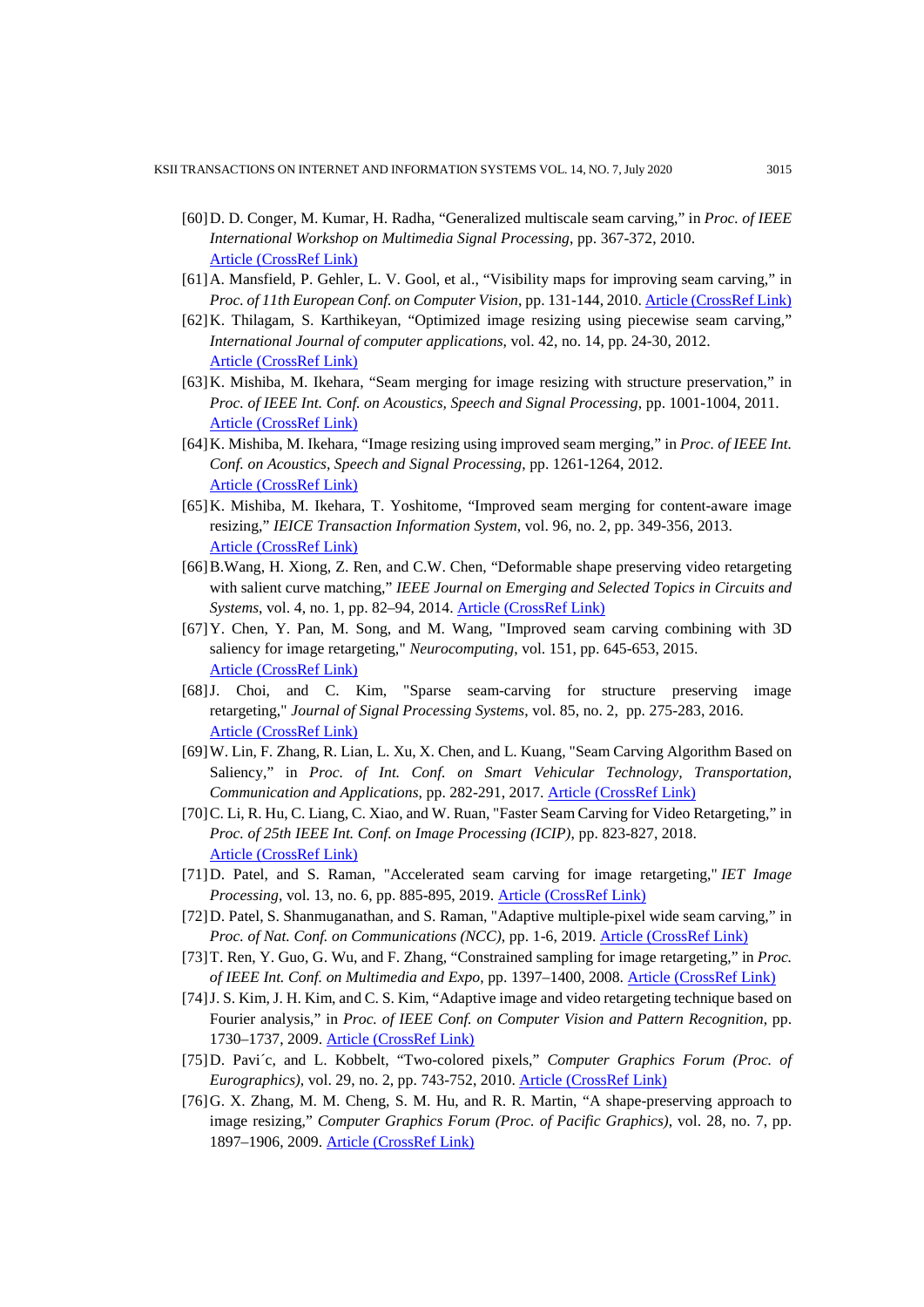- [77]S. Lin, I.-C. Yeh, C.-H. Lin, and T.-Y. Lee, "Patch-based image warping for content-aware retargeting," *IEEE transactions on multimedia*, vol. 15, no. 2, pp. 359-368, 2012. [Article \(CrossRef Link\)](https://doi.org/10.1109/TMM.2012.2228475)
- [78]Peter Kaufmann, Oliver Wang, Alexander Sorkine‐Hornung, Olga Sorkine‐Hornung, Aljoscha Smolic, Markus Gross, "Finite element image warping," in *Proc. of Computer Graphics Forum*, vol. 32, no. 2pt1, pp. 31-39. 2013. [Article \(CrossRef Link\)](https://doi.org/10.1111/cgf.12023)
- [79]B. Li, L.-Y. Duan, C.-W. Lin, T. Huang, and W. Gao, "Depth-preserving warping for stereo image retargeting," *IEEE Transactions on Image Processing*, vol. 24, no. 9, pp. 2811-2826, 2015. [Article \(CrossRef Link\)](https://doi.org/10.1109/TIP.2015.2431441)
- [80]D. Gallego, N. Patrick, and J. Ilao, "Multiple-image super-resolution on mobile devices: an image warping approach," *EURASIP Journal on Image and Video Processing*, vol. 2017, no. 1, Article number 8, 2017. [Article \(CrossRef Link\)](https://doi.org/10.1186/s13640-016-0156-z)
- [81]M. B. Islam, M. Baharul, L.-K. Wong, K.-L. Low, and C. O. Wong, "Warping-based Stereoscopic 3D Video Retargeting with Depth Remapping," in *Proc. of IEEE Winter Conf. on Applications of Computer Vision (WACV)*, pp. 1655-1663, 2019. [Article \(CrossRef Link\)](https://doi.org/10.1109/WACV.2019.00181)
- [82]J. W. Han, K. S. Choi, T. S. Wang, et al., "Improved seam carving using a modified energy function based on wavelet decomposition," in *Proc. of IEEE 13th Int. Symposium on Consumer Electronics*, pp. 38-41, 2009. [Article \(CrossRef Link\)](https://doi.org/10.1109/ISCE.2009.5156936)
- [83]M. Kumar, D. D. Conger, R. L. Miller, et al., "A distortion-sensitive seam carving algorithm for content aware image resizing," *Journal of Signal Processing System*, vol. 65, no. 2, pp. 159-169, 2011. [Article \(CrossRef Link\)](https://doi.org/10.1007/s11265-011-0613-y)
- [84]M. Rubinstein, A. Shamir, S. Avidan, "Multi-operator media retargeting," *ACM Transactions on Graphics (TOG)*, vol. 28, no. 3, pp. 1-11, 2009. [Article \(CrossRef Link\)](https://doi.org/10.1145/1531326.1531329)
- [85]W. M. Dong, N. Zhou, J. C. Paul, et al*.*, "Optimized image resizing using seam carving and scaling," *ACM Transaction on Graphics*, vol. 28, no. 5, pp. 1-10, 2009. [Article \(CrossRef Link\)](https://doi.org/10.1145/1618452.1618471)
- [86]W. M. Dong, G. B. Bao, X. P. Zhang, et al*.*, "Fast multioperator image resizing and evaluation," *Journal of Computer Science and Technology*, vol. 27, no. 1, pp. 121-134, 2012. [Article \(CrossRef Link\)](https://doi.org/10.1007/s11390-012-1211-6)
- [87]M. L. Shi, G. Q. Peng, L. Yang, et al*.*, "Optimal bi-directional seam carving for content-aware image resizing," in *Proc. of International Conference on Technologies for E-Learning and Digital Entertainment*, pp. 456-467, 2010. [Article \(CrossRef Link\)](https://doi.org/10.1007/978-3-642-14533-9_47)
- [88]P.-C. Su, Z.-H. Xiang, and H.-W. Wu, "SCAN: A multi-operator image retargeting scheme," in *Proc. of Signal and Information Processing Association Annual Summit and Conference (APSIPA)*, pp. 1-5, 2014. [Article \(CrossRef Link\)](https://doi.org/10.1109/APSIPA.2014.7041741)
- [89]W.-J. Tsai, and C.-F. Chen, "Hybrid image retargeting," in *Proc. of Visual Communications and Image Processing (VCIP)*, pp. 1-4, 2015. [Article \(CrossRef Link\)](https://doi.org/10.1109/VCIP.2015.7457847)
- [90]L. Zhu, Z. Chen, X. Chen, and N. Liao, "Saliency & structure preserving multi-operator image retargeting," in *Proc. of IEEE Int. Conf. on Acoustics, Speech and Signal Processing (ICASSP)*, pp. 1706-1710, 2016. [Article \(CrossRef Link\)](https://doi.org/10.1109/ICASSP.2016.7471968)
- [91]L. Zhu, and Z. Chen, "Fast genetic multi-operator image retargeting," in *Proc. of Visual Communications and Image Processing (VCIP)*, pp. 1-4, 2016. [Article \(CrossRef Link\)](https://doi.org/10.1109/VCIP.2016.7805467)
- [92]Y. Zhang, Z. Sun, P. Jiang, Y. Huang, and J. Peng, "Hybrid image retargeting using optimized seam carving and scaling," *Multimedia Tools and Applications*, vol. 76, no. 6, pp. 8067-8085, 2017. [Article \(CrossRef Link\)](https://doi.org/10.1007/s11042-016-3318-1)